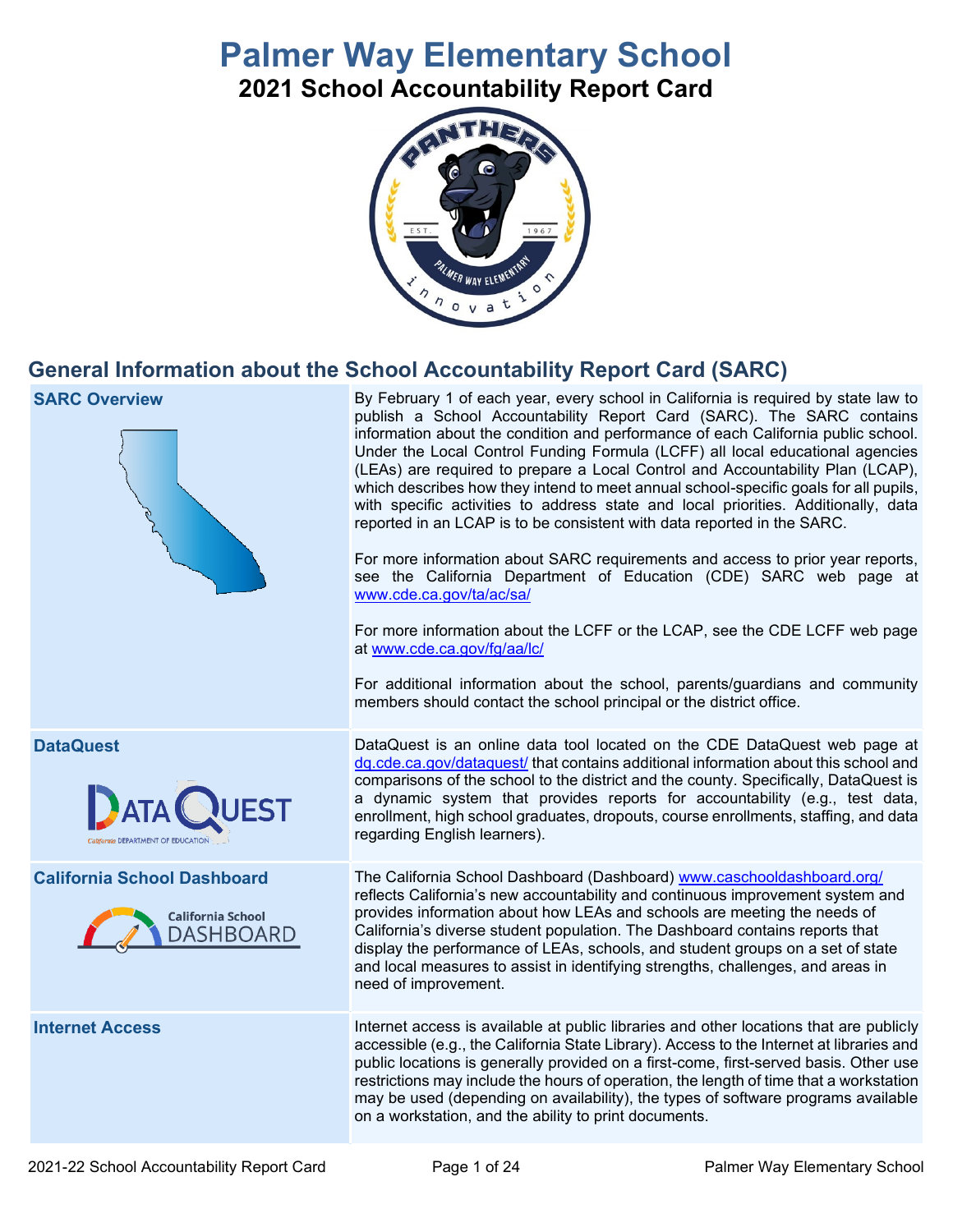#### **- 2021 22 School Contact Information**

| <b>School Name</b>                                 | Palmer Way Elementary School |  |  |  |
|----------------------------------------------------|------------------------------|--|--|--|
| <b>Street</b>                                      | 2900 Palmer Street           |  |  |  |
| City, State, Zip                                   | National City, CA 91950      |  |  |  |
| <b>Phone Number</b>                                | $(619)$ 336-8900             |  |  |  |
| <b>Principal</b>                                   | Alfonso J Denegri            |  |  |  |
| <b>Email Address</b>                               | adenegri@nsd.us              |  |  |  |
| <b>School Website</b>                              | www.nsd.us                   |  |  |  |
| County-District-School (CDS) Code 37-68221-6038814 |                              |  |  |  |

| 2021 22 District Contact Information |                          |  |  |
|--------------------------------------|--------------------------|--|--|
| <b>District Name</b>                 | National School District |  |  |
| <b>Phone Number</b>                  | 619-336-7500             |  |  |
| Superintendent                       | Dr. Leighangela Brady    |  |  |
| <b>Email Address</b>                 | lbrady@nsd.us            |  |  |
| <b>District Website Address</b>      | www.nsd.us               |  |  |

#### **- 2021 22 School Overview**

Dear Families of Palmer Way Students,

Welcome to the 2021-2022 school year at Palmer Way! I hope you and your family have enjoyed the summer break and spent special time together. As we begin, I look forward to partnering with you, sharing in your journey of watching your child grow.

 As I begin my 8th year as principal of Palmer Way, I want to assure you that Palmer Way has a special place in my heart, just as it does with you. I am very grateful to be able to continue as part of a community that values families and education so much. The partnership between school and home will be more important than ever as we look to move beyond distance and hybrid learning. As always, the physical and social-emotional safety of our students, families, and staff will remain the highest priority.

 As you know, we will begin the school year on Monday, July 26, 2021. During the first few weeks of school, it is imperative that students build relationships with their teacher(s) and peers. Here at Palmer Way we have learned and grown from our distance and hybrid experiences the last year and a half. This year, we are committed to providing all students with a rigorous and robust education aligned to the National School District Mission and Vision, "Exceptionally prepared learners, Innovative and compassionate world citizens."

 We are excited for a new school year of learning with you and your students. While you will notice a few new faces and some minor structural modifications, we welcome you to another promising year at Palmer Way School and wish you a great school year!

Sincerely,

Alfonso Denegri Principal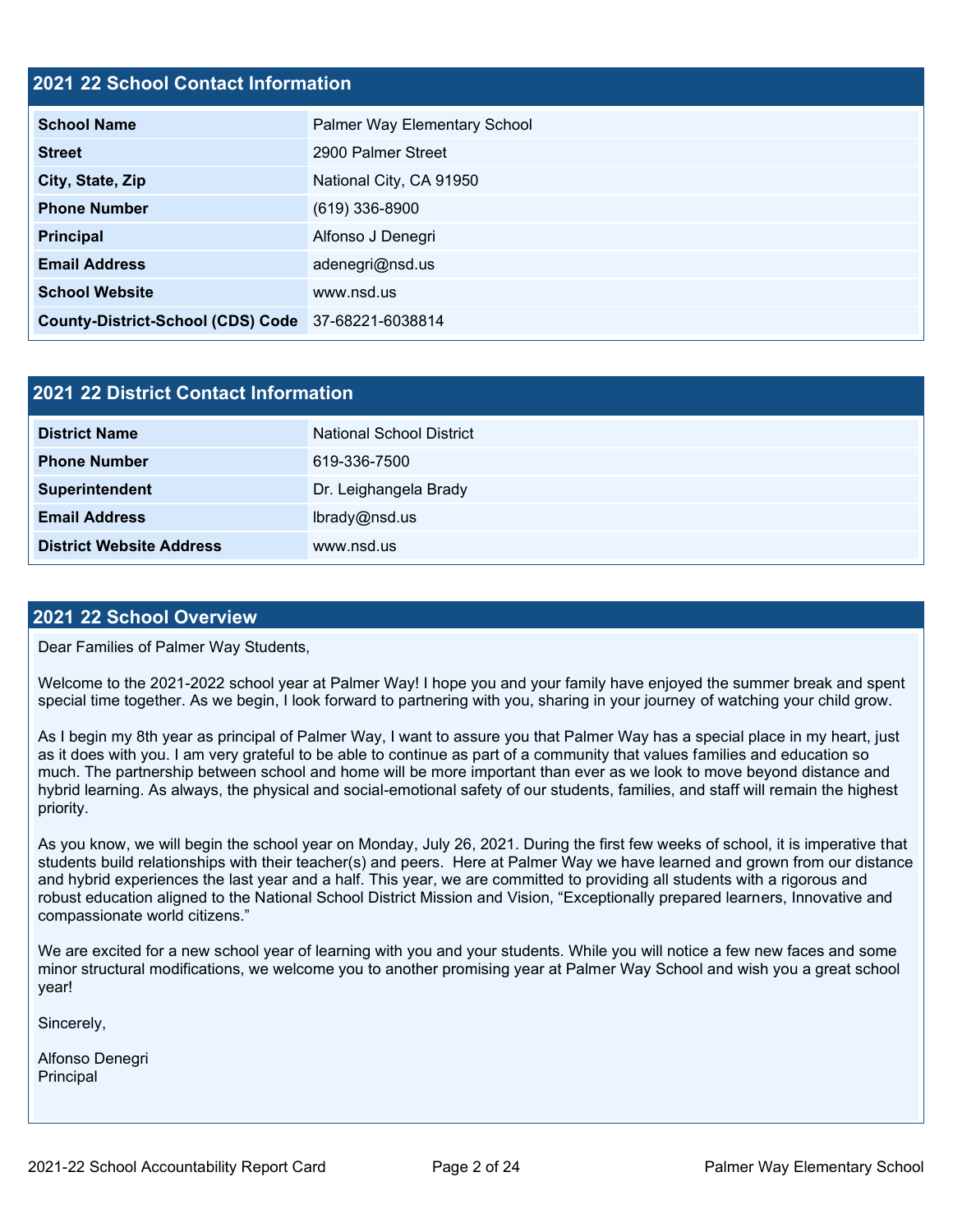## **About this School**

| 2020 21 Student Enrollment by Grade Level |                           |  |  |  |
|-------------------------------------------|---------------------------|--|--|--|
| <b>Grade Level</b>                        | <b>Number of Students</b> |  |  |  |
| Kindergarten                              | 70                        |  |  |  |
| Grade 1                                   | 60                        |  |  |  |
| <b>Grade 2</b>                            | 62                        |  |  |  |
| Grade 3                                   | 58                        |  |  |  |
| Grade 4                                   | 73                        |  |  |  |
| Grade 5                                   | 88                        |  |  |  |
| Grade 6                                   | 83                        |  |  |  |
| <b>Total Enrollment</b>                   | 494                       |  |  |  |

### **- 2020 21 Student Enrollment by Student Group**

| <b>Student Group</b>                   | <b>Percent of Total Enrollment</b> |
|----------------------------------------|------------------------------------|
| Female                                 | 51.4                               |
| <b>Male</b>                            | 48.6                               |
| Asian                                  | 4.5                                |
| <b>Black or African American</b>       | 1.6                                |
| <b>Filipino</b>                        | 17.6                               |
| <b>Hispanic or Latino</b>              | 68.6                               |
| Native Hawaiian or Pacific Islander    | 0.6                                |
| <b>Two or More Races</b>               | 3.6                                |
| <b>White</b>                           | 3.4                                |
| <b>English Learners</b>                | 38.5                               |
| <b>Homeless</b>                        | 6.9                                |
| <b>Socioeconomically Disadvantaged</b> | 69.4                               |
| <b>Students with Disabilities</b>      | 7.3                                |

## **A. Conditions of Learning State Priority: Basic**

The SARC provides the following information relevant to the State priority: Basic (Priority 1):

- Degree to which teachers are appropriately assigned and fully credentialed in the subject area and for the pupils they are teaching;
- Pupils have access to standards-aligned instructional materials; and
- School facilities are maintained in good repair

Note: For more information refer to the Updated Teacher Equity Definitions web page at<https://www.cde.ca.gov/pd/ee/teacherequitydefinitions.asp>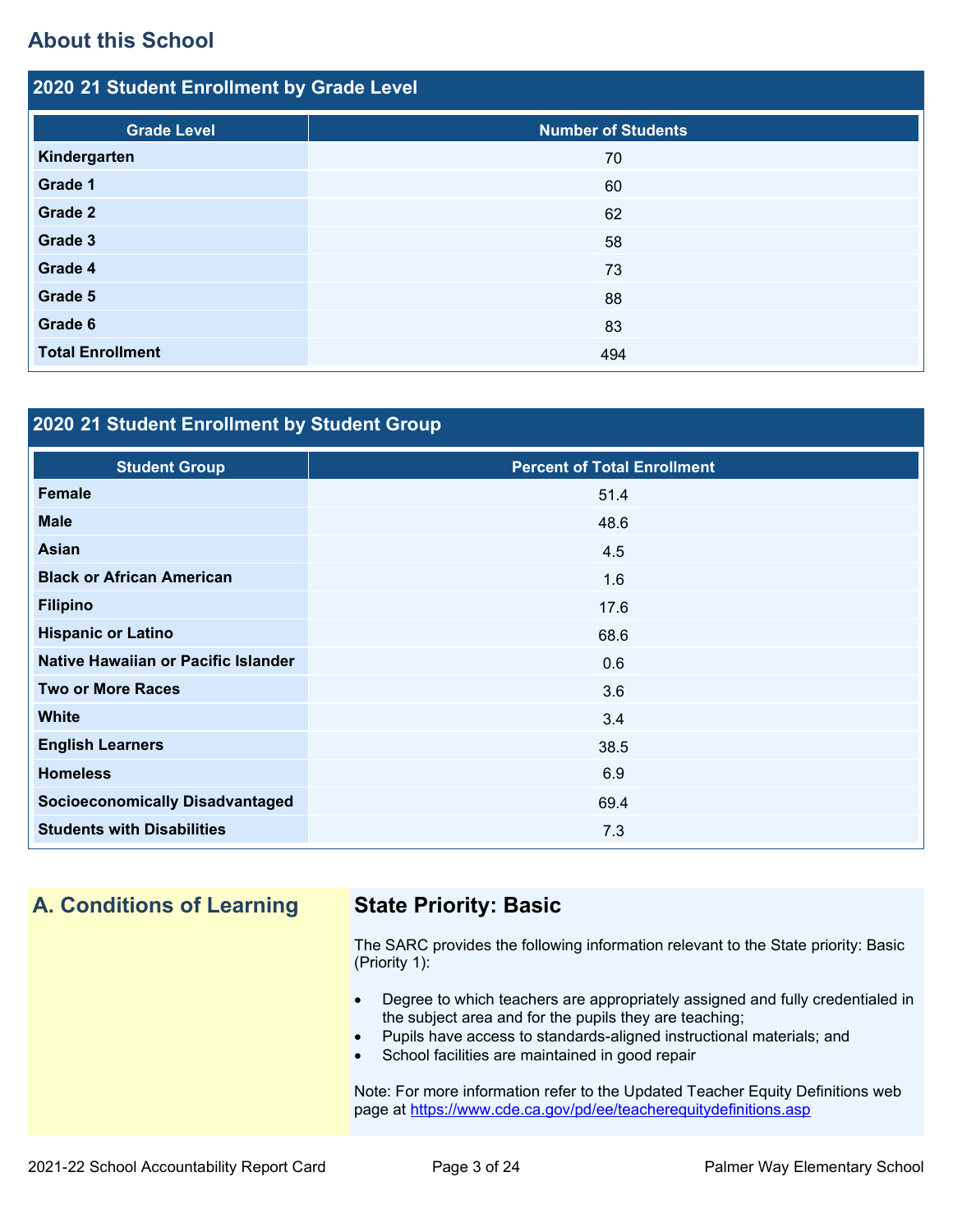| 2019 20 Teacher Preparation and Placement                                                       |         |  |  |  |
|-------------------------------------------------------------------------------------------------|---------|--|--|--|
| <b>Authorization/Assignment</b>                                                                 | 2019 20 |  |  |  |
| Fully (Preliminary or Clear) Credentialed for Subject and Student Placement (properly assigned) |         |  |  |  |
| <b>Intern Credential Holders Properly Assigned</b>                                              |         |  |  |  |
| Teachers Without Credentials and Misassignments ("ineffective" under ESSA)                      |         |  |  |  |
| Credentialed Teachers Assigned Out-of-Field ("out-of-field" under ESSA)                         |         |  |  |  |
| <b>Unknown</b>                                                                                  |         |  |  |  |
| <b>Total Teaching Positions</b>                                                                 |         |  |  |  |
|                                                                                                 |         |  |  |  |

 Note: The data in this table is based on Full Time Equivalent (FTE) status. One FTE equals one staff member working full time; a position that an educator is assigned to based on setting, subject, and grade level. An authorization is defined as the services one FTE could also represent two staff members who each work 50 percent of full time. Additionally, an assignment is defined as that an educator is authorized to provide to students.

| 2019 20 Teachers Without Credentials and Misassignments (considered "ineffective under ESSA) |         |  |  |  |
|----------------------------------------------------------------------------------------------|---------|--|--|--|
| <b>Authorization/Assignment</b>                                                              | 2019 20 |  |  |  |
| <b>Permits and Waivers</b>                                                                   |         |  |  |  |
| <b>Misassignments</b>                                                                        |         |  |  |  |
| <b>Vacant Positions</b>                                                                      |         |  |  |  |
| <b>Total Teachers Without Credentials and Misassignments</b>                                 |         |  |  |  |

## **- - - - - 2019 20 Credentialed Teachers Assigned Out of Field (considered "out of field" under ESSA)**

| <b>Indicator</b>                                              | 2019 20 |
|---------------------------------------------------------------|---------|
| <b>Credentialed Teachers Authorized on a Permit or Waiver</b> |         |
| <b>Local Assignment Options</b>                               |         |
| <b>Total Out-of-Field Teachers</b>                            |         |

| 2019 20 Class Assignments                                                                                                                           |         |
|-----------------------------------------------------------------------------------------------------------------------------------------------------|---------|
| Indicator                                                                                                                                           | 2019 20 |
| <b>Misassignments for English Learners</b><br>(a percentage of all the classes with English learners taught by teachers that are misassigned)       |         |
| No credential, permit or authorization to teach<br>(a percentage of all the classes taught by teachers with no record of an authorization to teach) |         |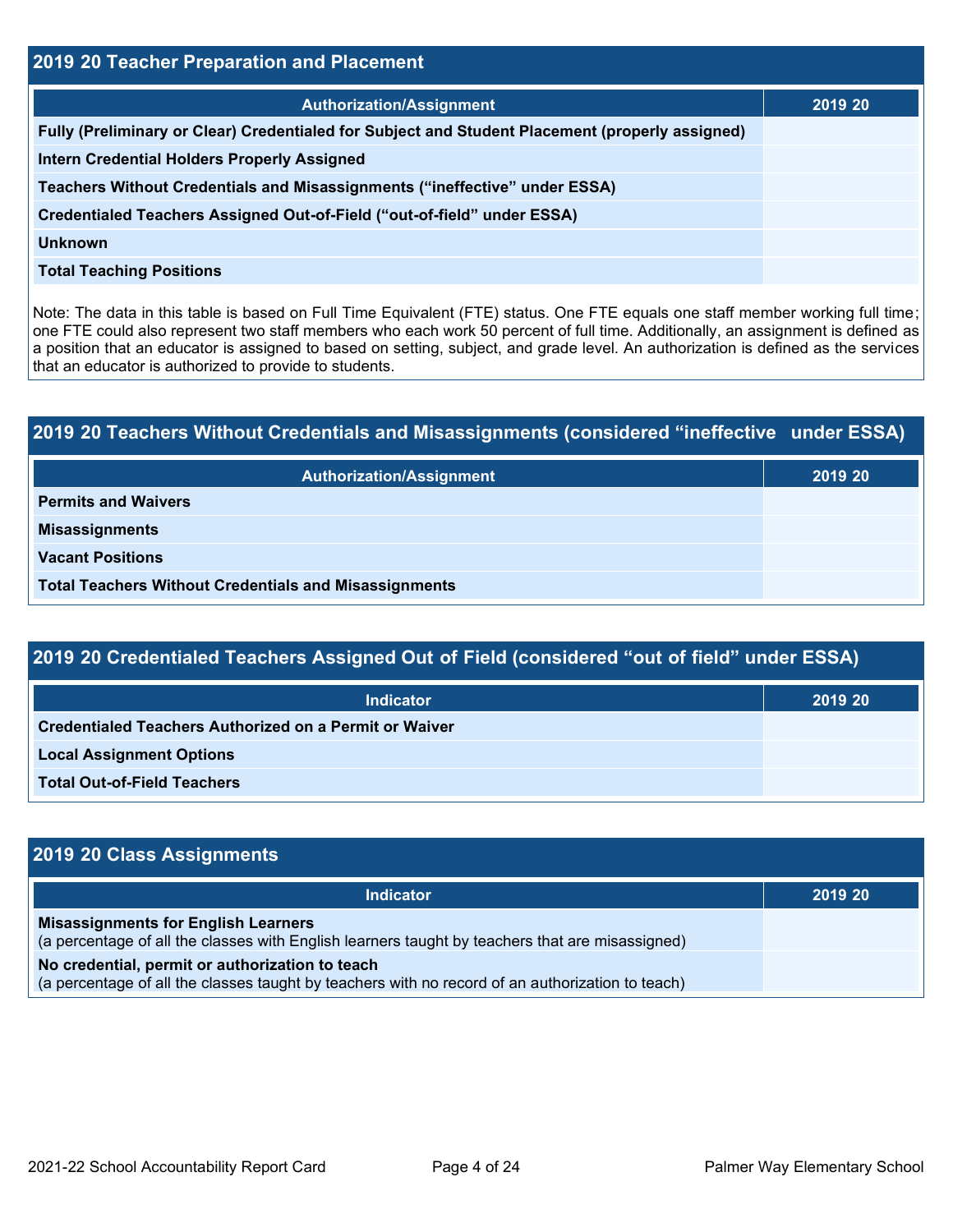## **2021 22 Quality, Currency, Availability of Textbooks and Other Instructional Materials**

#### **Year and month in which the data were collected** 08/25/2021

| <b>Subject</b>                | Textbooks and Other Instructional Materials/year of<br><b>Adoption</b>             | <b>From</b><br><b>Most</b><br><b>Recent</b><br><b>Adoption</b> | <b>Percent</b><br><b>Students</b><br><b>Lacking Own</b><br><b>Assigned</b><br><b>Copy</b> |
|-------------------------------|------------------------------------------------------------------------------------|----------------------------------------------------------------|-------------------------------------------------------------------------------------------|
| <b>Reading/Language Arts</b>  | Benchmark Advance 2018<br>Benchmark Adelante 2018<br>American Reading Company 2018 | Yes                                                            | $0\%$                                                                                     |
| <b>Mathematics</b>            | Houghton-Mifflin-Harcourt<br>California GO MATH<br>2015/2016                       | Yes                                                            | 0%                                                                                        |
| <b>Science</b>                | McGraw-Hill - (Eng.) CA Science (Span.) CA Ciencias<br>2008/2009                   | Yes                                                            | $0\%$                                                                                     |
| <b>History-Social Science</b> | H. M. Harcourt Reflections<br>2007/2008                                            | Yes                                                            | 0%                                                                                        |
| <b>Foreign Language</b>       | Benchmark Advanced/Adelante for English Language<br>Development<br>2020            | Yes                                                            | $0\%$                                                                                     |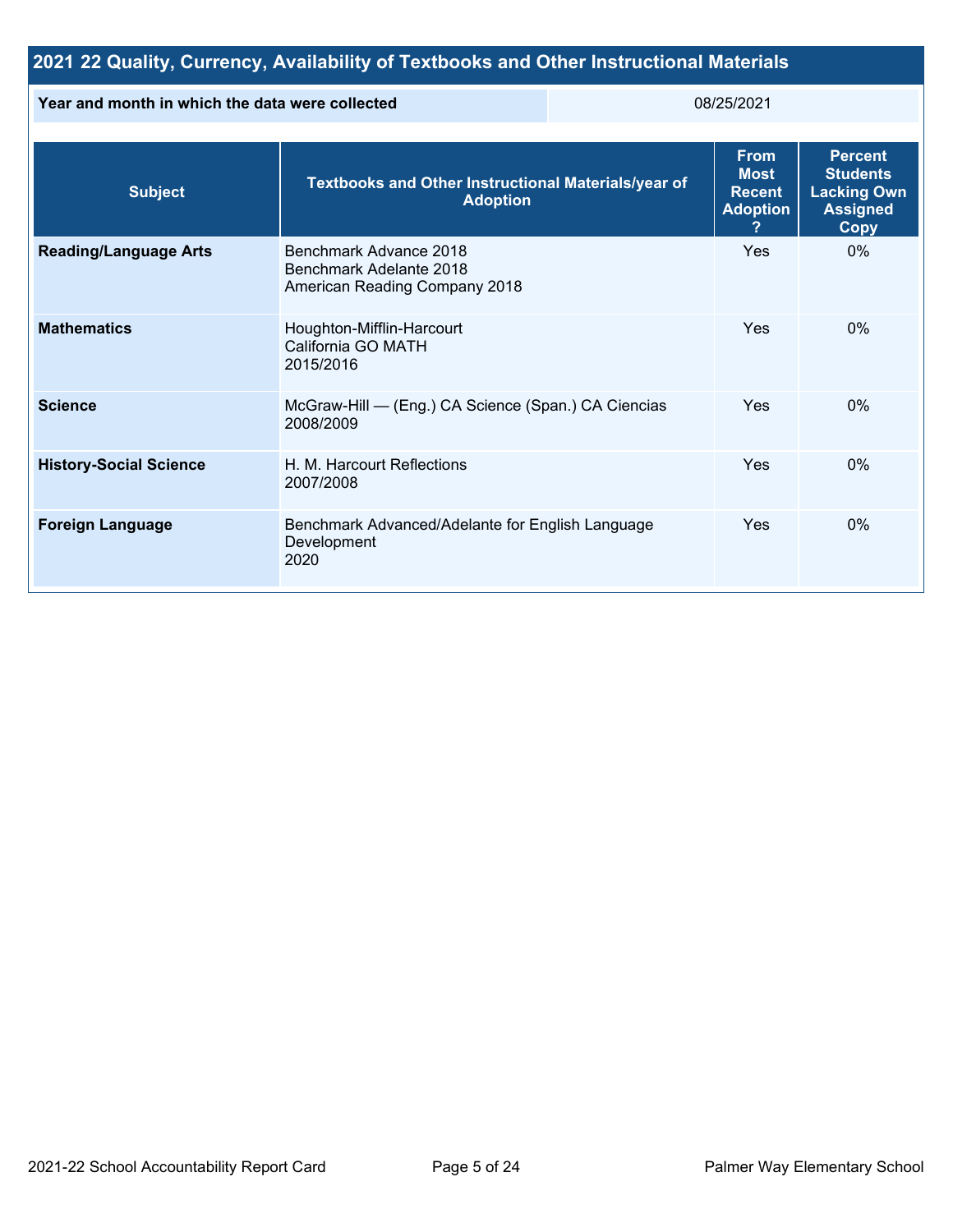#### **School Facility Conditions and Planned Improvements**

Palmer Way's main campus was built in 1967. Since our opening the following major renovations or improvements have been addressed:

- 1997 Relocatables were added to support class size reduction.
- 1998—Relocatables were added to support class size reduction.
- 1999—Relocatables were added to support class size reduction.
- 2000—Modernization consisting of new flooring, ceilings, lights, electrical, insulation, windows, painting, and cabinetry.

Palmer Way currently has 28 regular classrooms and 12 relocatable buildings.

#### Maintenance and Repair

District maintenance staff ensures that the repairs necessary to keep the school in good repair and working order are completed in a timely manner. A work order process is used to ensure efficient service and that emergency repairs are given the highest priority.

#### Cleaning Process and Schedule

 A summary of these standards is available at the school office or at the district maintenance office. The principal works daily We have made a conscientious effort to provide a clean and attractive campus. Students are encouraged to have pride in their school and keep the campus clean. The District Governing Board has adopted cleaning standards for all schools in the district. with the custodial staff and the custodial supervisor to develop cleaning schedules to ensure a clean and safe school.

#### The Facilities Inspection Tool (FIT)

The FIT is used on a yearly basis to identify facility needs and repairs. All items found in need of repair on the FIT are addressed. Items that involve asphalt, roofing, flooring or painting are addressed through the District's deferred maintenance program. All other items are expedited into the National School District work order system and repaired by our maintenance department.

| Year and month of the most recent FIT report                           |                     |              | 8/6/2021     |                                                                                                                         |  |
|------------------------------------------------------------------------|---------------------|--------------|--------------|-------------------------------------------------------------------------------------------------------------------------|--|
| <b>System Inspected</b>                                                | <b>Rate</b><br>Good | Rate<br>Fair | Rate<br>Poor | <b>Repair Needed and Action Taken or Planned</b>                                                                        |  |
| <b>Systems:</b><br>Gas Leaks, Mechanical/HVAC, Sewer                   | $\mathsf{X}$        |              |              |                                                                                                                         |  |
| Interior:<br><b>Interior Surfaces</b>                                  | X                   |              |              | <b>Custodial Room: Dirty</b><br>Room B9 (Center): Replace cabinetry<br>Action Taken: Work orders submitted for repairs. |  |
| <b>Cleanliness:</b><br>Overall Cleanliness, Pest/Vermin Infestation    | $\sf X$             |              |              |                                                                                                                         |  |
| <b>Electrical</b>                                                      | X                   |              |              |                                                                                                                         |  |
| <b>Restrooms/Fountains:</b><br>Restrooms, Sinks/ Fountains             | $\mathsf{X}$        |              |              |                                                                                                                         |  |
| Safety:<br>Fire Safety, Hazardous Materials                            | $\sf X$             |              |              |                                                                                                                         |  |
| <b>Structural:</b><br><b>Structural Damage, Roofs</b>                  | X                   |              |              | Storage: Shed needs to be replaced<br>Action Taken: Work order submitted.                                               |  |
| External:<br>Playground/School Grounds, Windows/<br>Doors/Gates/Fences |                     |              | X            | Playgrounds: Both primary and kinder playgrounds need<br>attention<br>Action Taken: Work order submitted for repairs.   |  |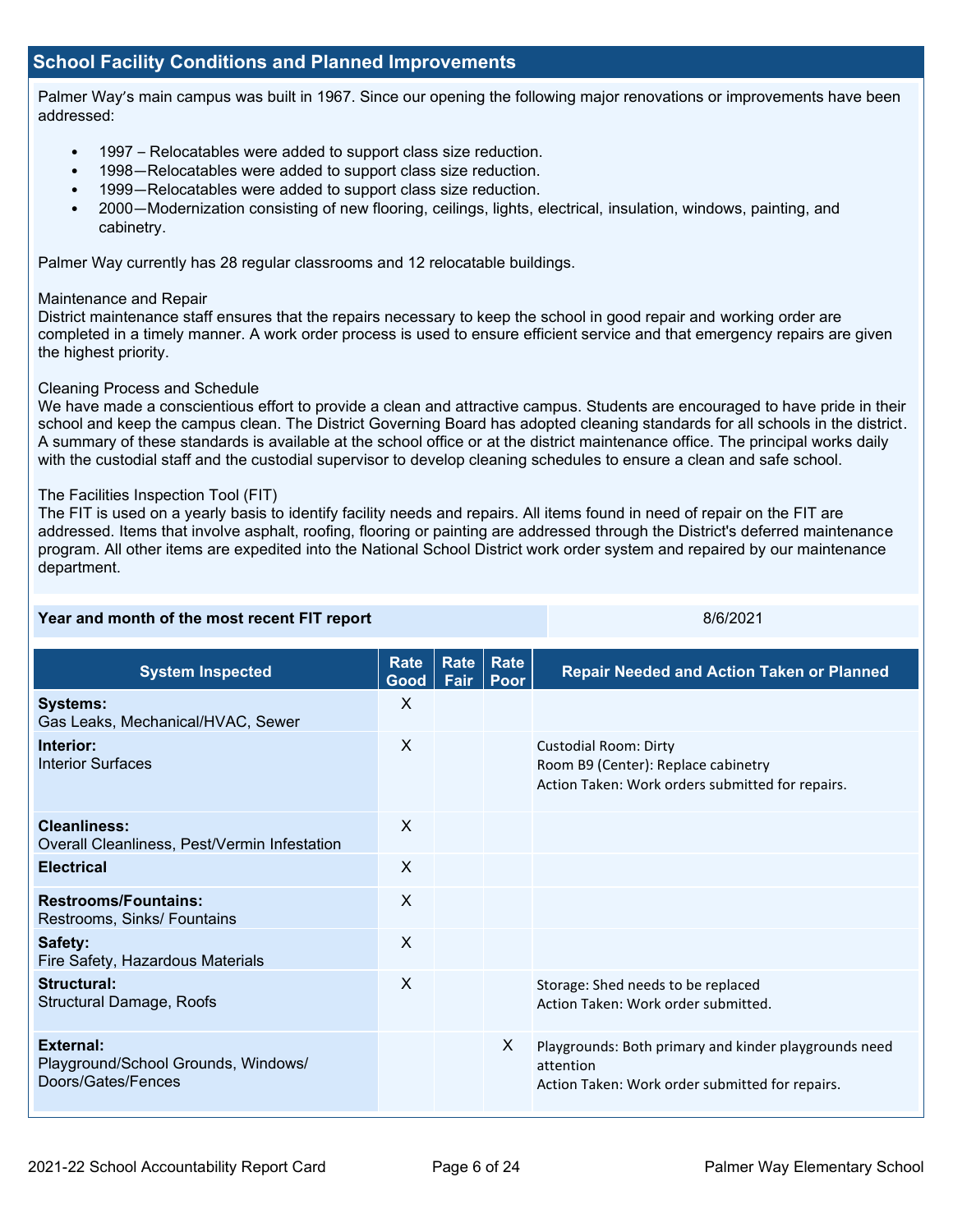| <b>Overall Facility Rate</b> |      |      |      |  |  |  |
|------------------------------|------|------|------|--|--|--|
| <b>Exemplary</b>             | Good | Fair | Poor |  |  |  |
|                              |      |      |      |  |  |  |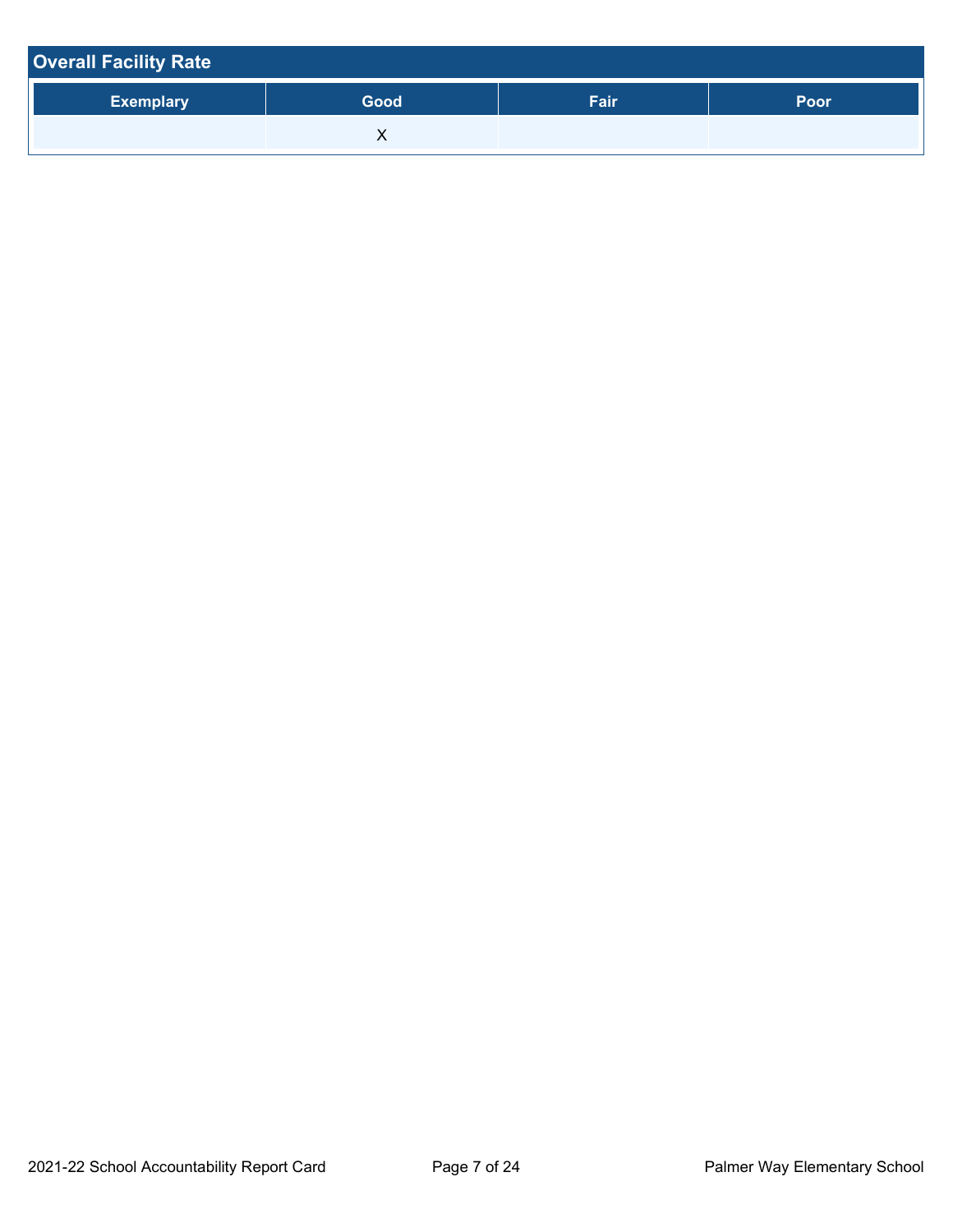## **B. Pupil Outcomes**

## **State Priority: Pupil Achievement**

 The SARC provides the following information relevant to the State priority: Pupil Achievement (Priority 4):

#### **Statewide Assessments**

 (i.e., California Assessment of Student Performance and Progress [CAASPP] System includes the Smarter Balanced Summative Assessments for students in the general education population and the California Alternate Assessments [CAAs] for English language arts/literacy [ELA] and mathematics given in grades three through eight and grade eleven. Only eligible students may participate in the administration of the CAAs. CAAs items are aligned with alternate achievement standards, which are linked with the Common Core State Standards [CCSS] for students with the most significant cognitive disabilities).

 The CAASPP System encompasses the following assessments and student participation requirements:

- 1. **Smarter Balanced Summative Assessments and CAAs for ELA** in grades three through eight and grade eleven.
- 2. **Smarter Balanced Summative Assessments and CAAs for mathematics**  in grades three through eight and grade eleven.
- 3. **California Science Test (CAST) and CAAs for Science** in grades five, eight, and once in high school (i.e., grade ten, eleven, or twelve).

#### **SARC Reporting in the 2020-2021 School Year Only**

 Where the most viable option, LEAs were required to administer the statewide assessment was not the most viable option for the LEA (or for one or more grade- level[s] within the LEA) due to the pandemic, LEAs were allowed to report results from a different assessment that met the criteria established by the State Board of Education (SBE) on March 16, 2021. The assessments were required to be: summative assessment in ELA and mathematics. Where a statewide summative

- Aligned with CA CCSS for ELA and mathematics;
- Available to students in grades 3 through 8, and grade 11; and
- • Uniformly administered across a grade, grade span, school, or district to all eligible students.

#### **Options**

 Note that the CAAs could only be administered in-person following health and safety requirements. If it was not viable for the LEA to administer the CAAs in person with health and safety guidelines in place, the LEA was directed to not administer the tests. There were no other assessment options available for the ELA and mathematics, other assessments that meet the SBE criteria, or a CAAs. Schools administered the Smarter Balanced Summative Assessments for combination of both, and they could only choose one of the following:

- Smarter Balanced ELA and mathematics summative assessments;
- Other assessments meeting the SBE criteria; or
- • Combination of Smarter Balanced ELA and mathematics summative assessments and other assessments.

 The percentage of students who have successfully completed courses that satisfy the requirements for entrance to the University of California and the California State University, or career technical education sequences or programs of study.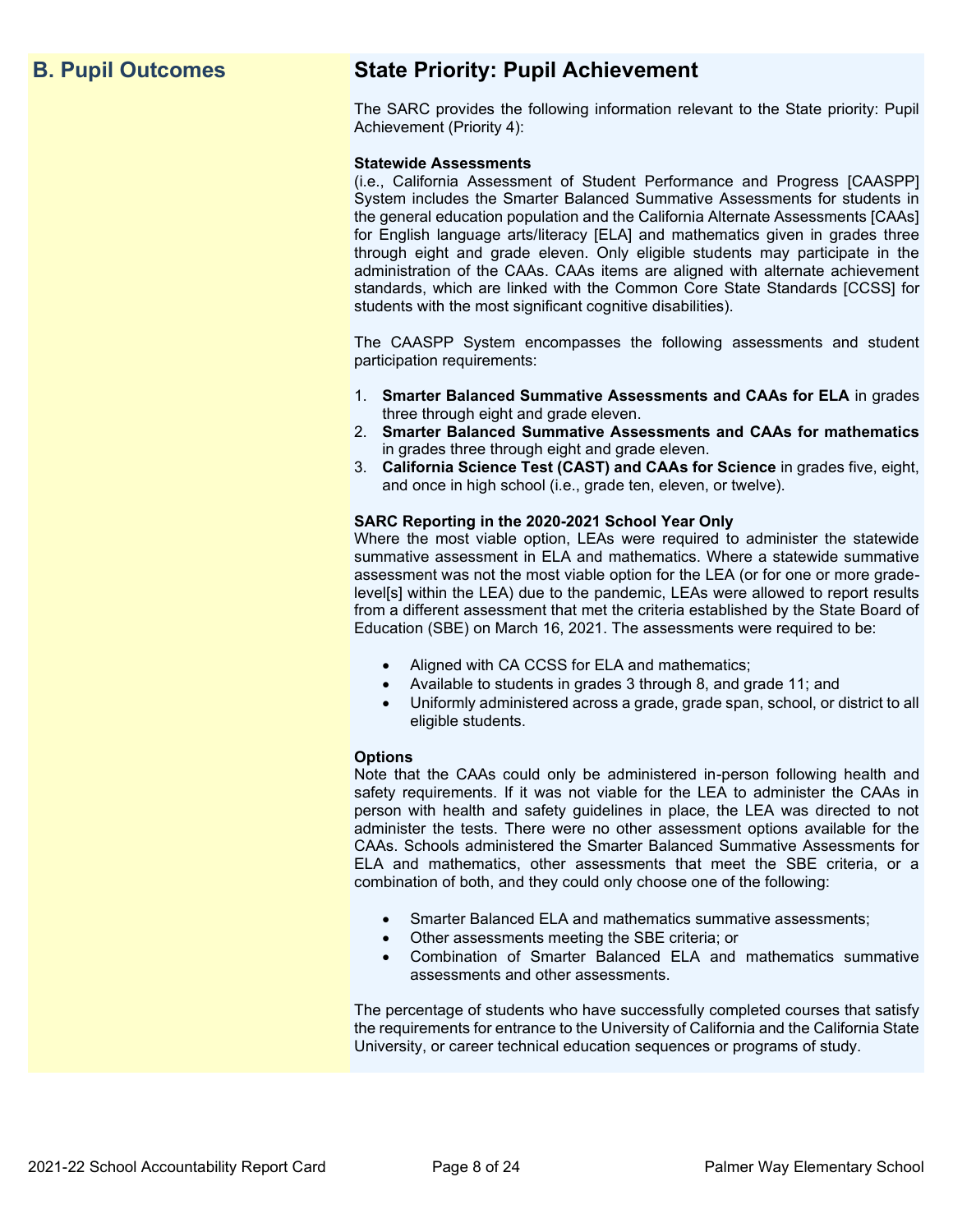#### **Percentage of Students Meeting or Exceeding the State Standard on CAASPP**

This table displays CAASPP test results in ELA and mathematics for all students grades three through eight and grade eleven taking and completing a state-administered assessment.

 resulting summative test suspension. The Executive Order N-30-20 was issued which waived the assessment, accountability, and The 2019-2020 data cells with N/A values indicate that the 2019-2020 data are not available due to the COVID-19 pandemic and reporting requirements for the 2019-2020 school year.

 The 2020-2021 data cells have N/A values because these data are not comparable to other year data due to the COVID-19 pandemic during the 2020-2021 school year. Where the CAASPP assessments in ELA and/or mathematics is not the most viable option, the LEAs were allowed to administer local assessments. Therefore, the 2020-2021 data between school years for the school, district, state are not an accurate comparison. As such, it is inappropriate to compare results of the 2020-2021 school year to other school years.

| Subject                                                              | <b>School</b><br>2019 20 | <b>School</b><br>2020 21 | <b>District</b><br>2019 20 | <b>District</b><br>2020 21 | <b>State</b><br>2019 20 | <b>State</b><br>2020 21 |
|----------------------------------------------------------------------|--------------------------|--------------------------|----------------------------|----------------------------|-------------------------|-------------------------|
| <b>English Language Arts/Literacy</b><br>$\left($ grades 3-8 and 11) | N/A                      | N/A                      | N/A                        | N/A                        | N/A                     | N/A                     |
| <b>Mathematics</b><br>$(grades 3-8 and 11)$                          | N/A                      | N/A                      | N/A                        | N/A                        | N/A                     | N/A                     |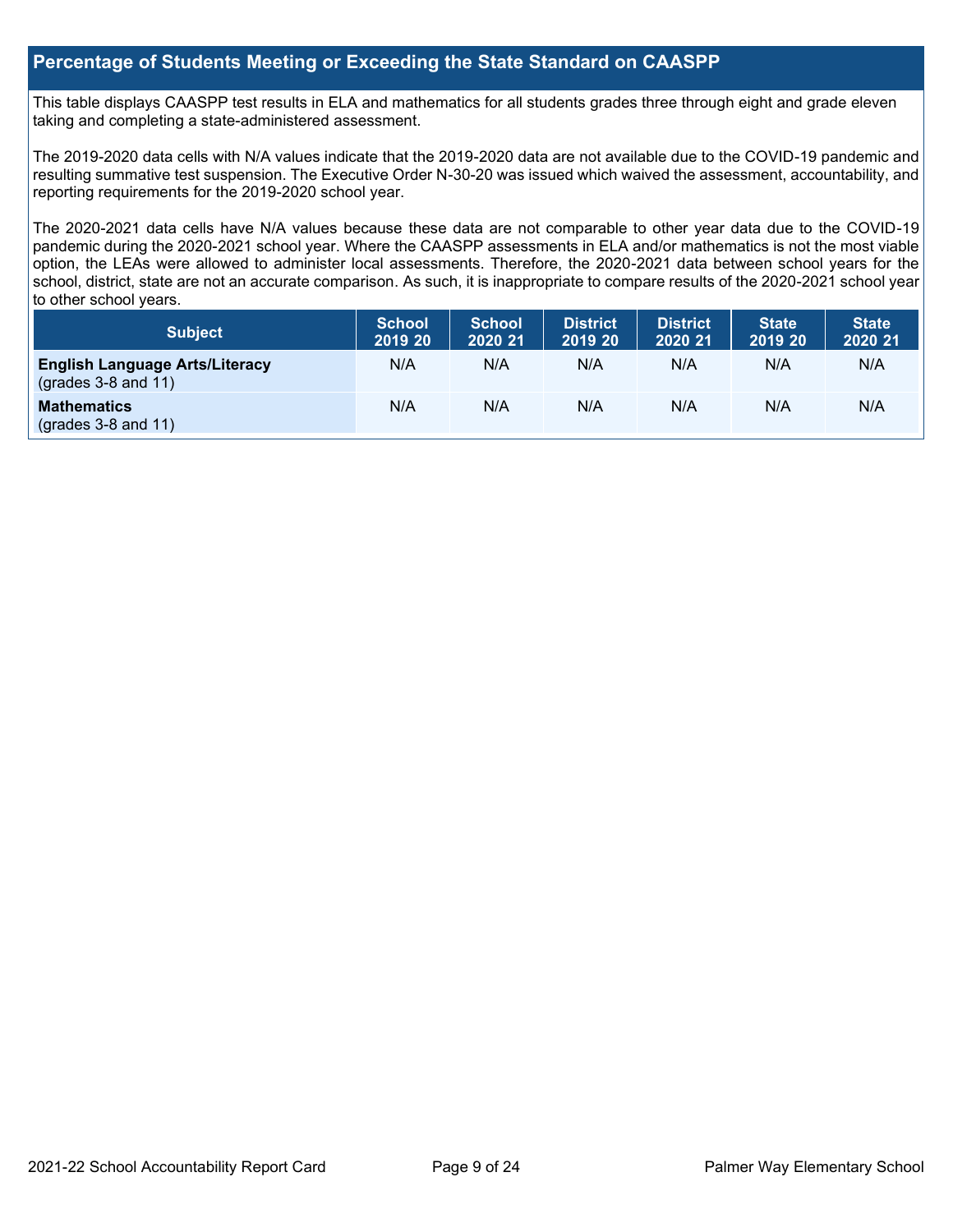### **2020 21 CAASPP Test Results in ELA by Student Group**

 and completing a state-administered assessment. The CDE will populate this table for schools in cases where the school administered the CAASPP assessment. In cases where the school administered a local assessment instead of CAASPP, the CDE will populate this table with "NT" values, meaning this school did not test students using the CAASPP. See the local This table displays CAASPP test results in ELA by student group for students grades three through eight and grade eleven taking assessment(s) table for more information.

| <b>CAASPP</b><br><b>Student Groups</b>               | <b>CAASPP</b><br><b>Total</b><br><b>Enrollment</b> | <b>CAASPP</b><br><b>Number</b><br><b>Tested</b> | <b>CAASPP</b><br><b>Percent</b><br><b>Tested</b> | <b>CAASPP</b><br><b>Percent</b><br><b>Not Tested</b> | <b>CAASPP</b><br><b>Percent</b><br>Met or<br><b>Exceeded</b> |
|------------------------------------------------------|----------------------------------------------------|-------------------------------------------------|--------------------------------------------------|------------------------------------------------------|--------------------------------------------------------------|
| <b>All Students</b>                                  | 312                                                | <b>NT</b>                                       | <b>NT</b>                                        | <b>NT</b>                                            | <b>NT</b>                                                    |
| <b>Female</b>                                        | 167                                                | <b>NT</b>                                       | <b>NT</b>                                        | <b>NT</b>                                            | <b>NT</b>                                                    |
| <b>Male</b>                                          | 145                                                | <b>NT</b>                                       | <b>NT</b>                                        | <b>NT</b>                                            | <b>NT</b>                                                    |
| American Indian or Alaska Native                     | $\mathbf 0$                                        | $\mathbf 0$                                     | $\mathbf 0$                                      | $\mathbf 0$                                          | 0                                                            |
| <b>Asian</b>                                         | 14                                                 | <b>NT</b>                                       | <b>NT</b>                                        | <b>NT</b>                                            | <b>NT</b>                                                    |
| <b>Black or African American</b>                     | $-$                                                | <b>NT</b>                                       | <b>NT</b>                                        | <b>NT</b>                                            | <b>NT</b>                                                    |
| <b>Filipino</b>                                      | 43                                                 | <b>NT</b>                                       | <b>NT</b>                                        | <b>NT</b>                                            | <b>NT</b>                                                    |
| <b>Hispanic or Latino</b>                            | 219                                                | <b>NT</b>                                       | <b>NT</b>                                        | <b>NT</b>                                            | <b>NT</b>                                                    |
| Native Hawaiian or Pacific Islander                  | $\overline{\phantom{a}}$                           | <b>NT</b>                                       | <b>NT</b>                                        | <b>NT</b>                                            | <b>NT</b>                                                    |
| <b>Two or More Races</b>                             | 19                                                 | <b>NT</b>                                       | <b>NT</b>                                        | <b>NT</b>                                            | <b>NT</b>                                                    |
| <b>White</b>                                         | $\overline{\phantom{a}}$                           | <b>NT</b>                                       | <b>NT</b>                                        | <b>NT</b>                                            | <b>NT</b>                                                    |
| <b>English Learners</b>                              | 142                                                | <b>NT</b>                                       | <b>NT</b>                                        | <b>NT</b>                                            | <b>NT</b>                                                    |
| <b>Foster Youth</b>                                  | $\Omega$                                           | $\mathbf 0$                                     | $\mathbf{0}$                                     | $\mathbf 0$                                          | 0                                                            |
| <b>Homeless</b>                                      | 26                                                 | <b>NT</b>                                       | <b>NT</b>                                        | <b>NT</b>                                            | <b>NT</b>                                                    |
| <b>Military</b>                                      | $\overline{\phantom{a}}$                           | <b>NT</b>                                       | <b>NT</b>                                        | <b>NT</b>                                            | <b>NT</b>                                                    |
| <b>Socioeconomically Disadvantaged</b>               | 214                                                | <b>NT</b>                                       | <b>NT</b>                                        | <b>NT</b>                                            | <b>NT</b>                                                    |
| <b>Students Receiving Migrant Education Services</b> | $\Omega$                                           | $\mathbf 0$                                     | $\mathbf 0$                                      | $\mathbf 0$                                          | 0                                                            |
| <b>Students with Disabilities</b>                    | 22                                                 | <b>NT</b>                                       | <b>NT</b>                                        | <b>NT</b>                                            | <b>NT</b>                                                    |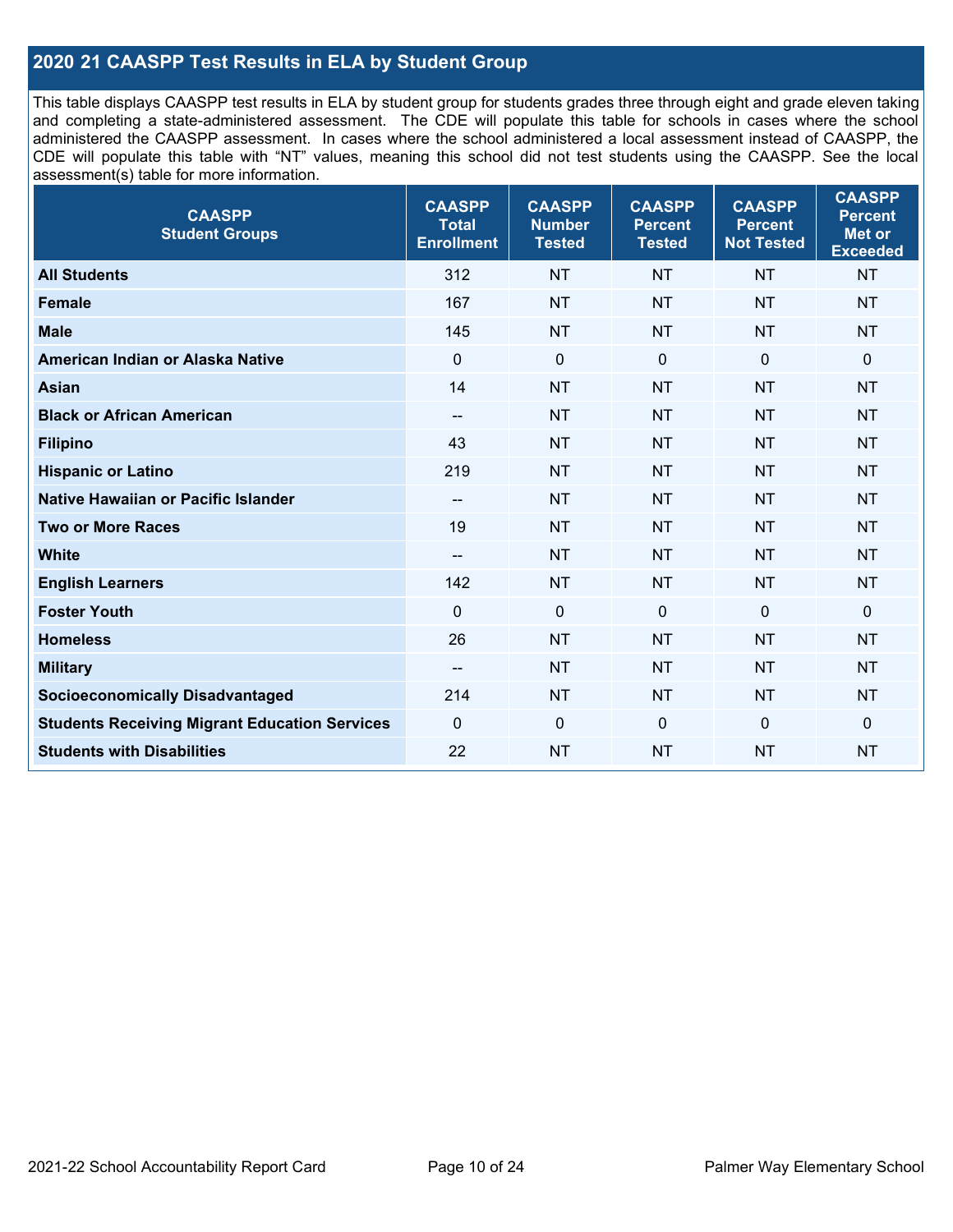### **- 2020 21 CAASPP Test Results in Math by Student Group**

 This table displays CAASPP test results in Math by student group for students grades three through eight and grade eleven taking and completing a state-administered assessment. The CDE will populate this table for schools in cases where the school administered the CAASPP assessment. In cases where the school administered a local assessment instead of CAASPP, the CDE will populate this table with "NT" values, meaning this school did not test students using the CAASPP. See the local assessment(s) table for more information.

| <b>CAASPP</b><br><b>Student Groups</b>               | <b>CAASPP</b><br><b>Total</b><br><b>Enrollment</b> | <b>CAASPP</b><br><b>Number</b><br><b>Tested</b> | <b>CAASPP</b><br><b>Percent</b><br><b>Tested</b> | <b>CAASPP</b><br><b>Percent</b><br><b>Not Tested</b> | <b>CAASPP</b><br><b>Percent</b><br><b>Met or</b><br><b>Exceeded</b> |
|------------------------------------------------------|----------------------------------------------------|-------------------------------------------------|--------------------------------------------------|------------------------------------------------------|---------------------------------------------------------------------|
| <b>All Students</b>                                  | 312                                                | <b>NT</b>                                       | <b>NT</b>                                        | <b>NT</b>                                            | <b>NT</b>                                                           |
| <b>Female</b>                                        | 167                                                | <b>NT</b>                                       | <b>NT</b>                                        | <b>NT</b>                                            | <b>NT</b>                                                           |
| <b>Male</b>                                          | 145                                                | <b>NT</b>                                       | <b>NT</b>                                        | <b>NT</b>                                            | <b>NT</b>                                                           |
| American Indian or Alaska Native                     | $\mathbf 0$                                        | $\mathbf 0$                                     | $\mathbf 0$                                      | $\mathbf 0$                                          | $\mathbf 0$                                                         |
| <b>Asian</b>                                         | 14                                                 | <b>NT</b>                                       | <b>NT</b>                                        | <b>NT</b>                                            | <b>NT</b>                                                           |
| <b>Black or African American</b>                     | $\overline{\phantom{a}}$                           | <b>NT</b>                                       | <b>NT</b>                                        | <b>NT</b>                                            | <b>NT</b>                                                           |
| <b>Filipino</b>                                      | 43                                                 | <b>NT</b>                                       | <b>NT</b>                                        | <b>NT</b>                                            | <b>NT</b>                                                           |
| <b>Hispanic or Latino</b>                            | 219                                                | <b>NT</b>                                       | <b>NT</b>                                        | <b>NT</b>                                            | <b>NT</b>                                                           |
| Native Hawaiian or Pacific Islander                  | $\overline{\phantom{a}}$                           | <b>NT</b>                                       | <b>NT</b>                                        | <b>NT</b>                                            | <b>NT</b>                                                           |
| <b>Two or More Races</b>                             | 19                                                 | <b>NT</b>                                       | <b>NT</b>                                        | <b>NT</b>                                            | <b>NT</b>                                                           |
| <b>White</b>                                         | $\overline{\phantom{a}}$                           | <b>NT</b>                                       | <b>NT</b>                                        | <b>NT</b>                                            | <b>NT</b>                                                           |
| <b>English Learners</b>                              | 142                                                | <b>NT</b>                                       | <b>NT</b>                                        | <b>NT</b>                                            | <b>NT</b>                                                           |
| <b>Foster Youth</b>                                  | $\mathbf{0}$                                       | $\mathbf 0$                                     | $\mathbf 0$                                      | $\mathbf{0}$                                         | $\mathbf 0$                                                         |
| <b>Homeless</b>                                      | 26                                                 | <b>NT</b>                                       | <b>NT</b>                                        | <b>NT</b>                                            | <b>NT</b>                                                           |
| <b>Military</b>                                      | $\overline{\phantom{a}}$                           | <b>NT</b>                                       | <b>NT</b>                                        | <b>NT</b>                                            | <b>NT</b>                                                           |
| <b>Socioeconomically Disadvantaged</b>               | 214                                                | <b>NT</b>                                       | <b>NT</b>                                        | <b>NT</b>                                            | <b>NT</b>                                                           |
| <b>Students Receiving Migrant Education Services</b> | $\mathbf{0}$                                       | $\mathbf 0$                                     | 0                                                | $\mathbf 0$                                          | $\mathbf 0$                                                         |
| <b>Students with Disabilities</b>                    | 22                                                 | <b>NT</b>                                       | <b>NT</b>                                        | <b>NT</b>                                            | <b>NT</b>                                                           |

#### **- 2020 21 Local Assessment Test Results in ELA by Student Group**

 This table displays Local Assessment test results in ELA by student group for students grades three through eight and grade eleven. LEAs/schools will populate this table for schools in cases where the school administered a local assessment. In cases where the school administered the CAASPP assessment, LEAs/schools will populate this table with "N/A" values in all cells, meaning this table is Not Applicable for this school.

| <b>iReady</b><br><b>Student Groups</b> | <b>iReady</b><br><b>Total</b><br><b>Enrollment</b> | <b>iReady</b><br><b>Number</b><br><b>Tested</b> | <b>iReady</b><br><b>Percent</b><br><b>Tested</b> | <b>iReady</b><br><b>Percent</b><br><b>Not Tested</b> | <b>iReady</b><br><b>Percent</b><br><b>At or Above</b><br><b>Grade Level</b> |
|----------------------------------------|----------------------------------------------------|-------------------------------------------------|--------------------------------------------------|------------------------------------------------------|-----------------------------------------------------------------------------|
| <b>All Students</b>                    | 485                                                | 477                                             | 98.4                                             | 1.6                                                  | 45.3                                                                        |
| Female                                 | 253                                                | 249                                             | 98.4                                             | 1.6                                                  | 45.4                                                                        |
| <b>Male</b>                            | 232                                                | 228                                             | 98.3                                             | 1.7                                                  | 45.2                                                                        |
| American Indian or Alaska Native       | $\Omega$                                           | 0                                               | $\mathbf{0}$                                     | $\mathbf{0}$                                         | 0                                                                           |
| Asian                                  | 20                                                 | 20                                              | 100                                              | 0                                                    | 75                                                                          |

2021-22 School Accountability Report Card Page 11 of 24 Palmer Way Elementary School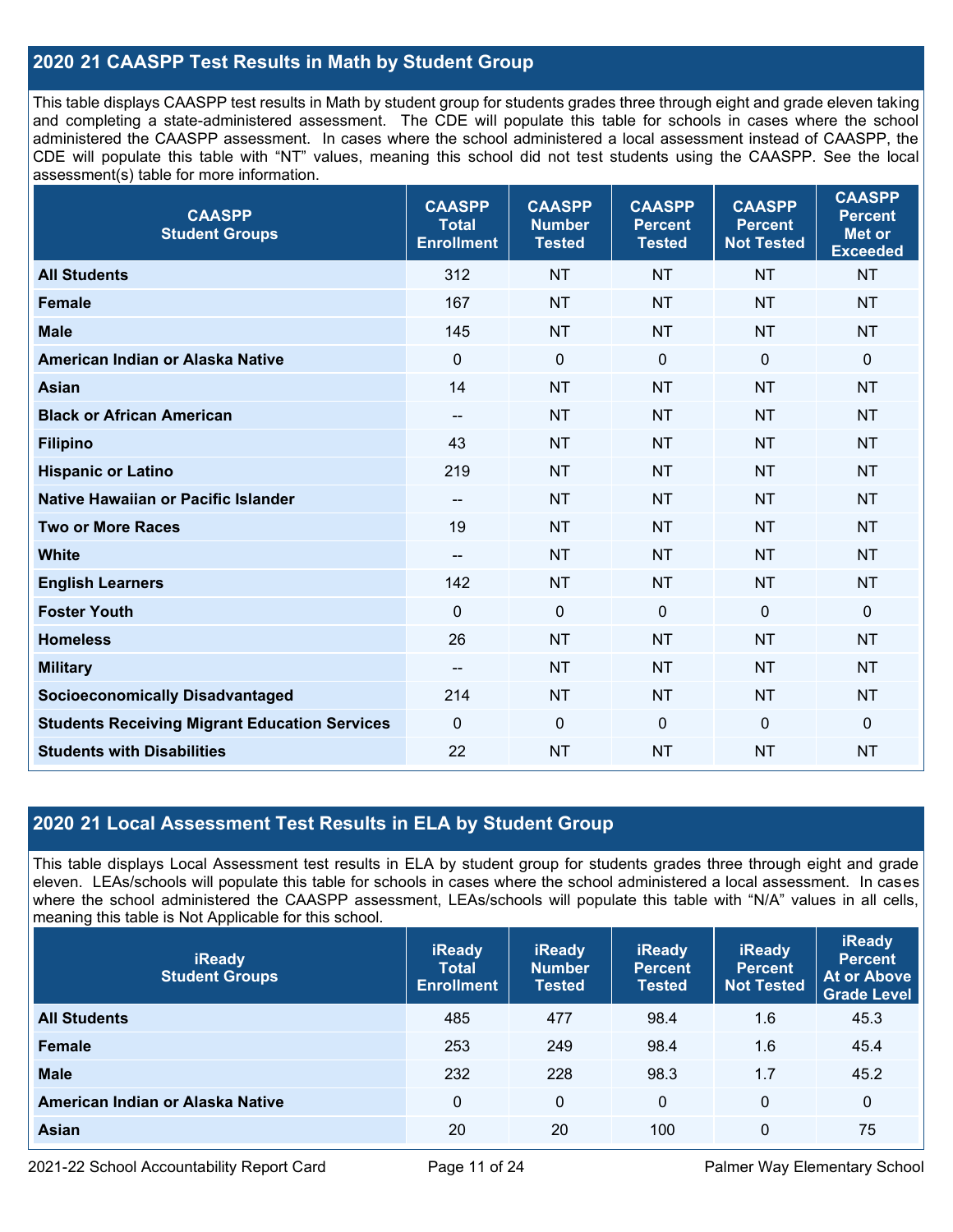| <b>Black or African American</b>                                                           | 8              | 8   | 100          | 1.9          | 37.5        |
|--------------------------------------------------------------------------------------------|----------------|-----|--------------|--------------|-------------|
| <b>Filipino</b>                                                                            | 84             | 84  | 100          | $\mathbf{0}$ | 75          |
| <b>Hispanic or Latino</b>                                                                  | 321            | 315 | 98.1         | 1.9          | 11          |
| Native Hawaiian or Pacific Islander                                                        | 3              | 2   | 66.7         | 33.3         | 100         |
| <b>Two or More Races</b>                                                                   | 18             | 18  | 100          | $\mathbf{0}$ | 26          |
| <b>White</b>                                                                               | 16             | 16  | 100          | $\mathbf 0$  | 29          |
| <b>English Learners</b>                                                                    | 190            | 186 | 97.9         | 2.1          | 10          |
| <b>Foster Youth</b>                                                                        | $\Omega$       | 0   | $\mathbf{0}$ | $\mathbf{0}$ | $\mathbf 0$ |
| <b>Homeless</b>                                                                            | 28             | 27  | 96.4         | 3.6          | 11.1        |
| <b>Military</b>                                                                            | $\overline{4}$ | 4   | 100          | $\mathbf{0}$ | 66.7        |
| <b>Socioeconomically Disadvantaged</b>                                                     | 326            | 320 | 98.2         | 1.8          | 17.9        |
| <b>Students Receiving Migrant Education Services</b>                                       | $\mathbf{0}$   | 0   | $\mathbf 0$  | $\mathbf 0$  | $\mathbf 0$ |
| <b>Students with Disabilities</b>                                                          | 33             | 33  | 100          | $\mathbf 0$  | 12          |
| *At or above the grade-level standard in the context of the local assessment administered. |                |     |              |              |             |

## **- 2020 21 Local Assessment Test Results in Math by Student Group**

 This table displays Local Assessment test results in Math by student group for students grades three through eight and grade eleven. LEAs/schools will populate this table for schools in cases where the school administered a local assessment. In cases where the school administered the CAASPP assessment, LEAs/schools will populate this table with "N/A" values in all cells, meaning this table is Not Applicable for this school.

| <b>iReady</b><br><b>Student Groups</b>               | <b>iReady</b><br><b>Total</b><br><b>Enrollment</b> | <b>iReady</b><br><b>Number</b><br><b>Tested</b> | <b>iReady</b><br><b>Percent</b><br><b>Tested</b> | <b>iReady</b><br><b>Percent</b><br><b>Not Tested</b> | <b>iReady</b><br><b>Percent</b><br><b>At or Above</b><br><b>Grade Level</b> |
|------------------------------------------------------|----------------------------------------------------|-------------------------------------------------|--------------------------------------------------|------------------------------------------------------|-----------------------------------------------------------------------------|
| <b>All Students</b>                                  | 485                                                | 474                                             | 97.7                                             | 2.3                                                  | 36.3                                                                        |
| <b>Female</b>                                        | 253                                                | 247                                             | 97.6                                             | 2.4                                                  | 33.6                                                                        |
| <b>Male</b>                                          | 232                                                | 227                                             | 97.8                                             | 2.2                                                  | 39.2                                                                        |
| American Indian or Alaska Native                     | $\mathbf 0$                                        | $\mathbf 0$                                     | $\Omega$                                         | $\mathbf{0}$                                         | $\mathbf 0$                                                                 |
| <b>Asian</b>                                         | 20                                                 | 20                                              | 100                                              | $\mathbf 0$                                          | 32                                                                          |
| <b>Black or African American</b>                     | 8                                                  | 8                                               | 100                                              | $\mathbf 0$                                          | 37.5                                                                        |
| <b>Filipino</b>                                      | 84                                                 | 84                                              | 100                                              | $\Omega$                                             | 63.1                                                                        |
| <b>Hispanic or Latino</b>                            | 321                                                | 312                                             | 97.2                                             | 2.8                                                  | 23.7                                                                        |
| Native Hawaiian or Pacific Islander                  | 3                                                  | $\overline{2}$                                  | 100                                              | $\mathbf 0$                                          | 100                                                                         |
| <b>Two or More Races</b>                             | 18                                                 | 18                                              | 100                                              | $\mathbf 0$                                          | 66.7                                                                        |
| <b>White</b>                                         | 16                                                 | 16                                              | 100                                              | $\mathbf 0$                                          | 56.3                                                                        |
| <b>English Learners</b>                              | 190                                                | 185                                             | 97.4                                             | 2.6                                                  | 23.2                                                                        |
| <b>Foster Youth</b>                                  | $\mathbf 0$                                        | $\mathbf 0$                                     | 0                                                | $\mathbf 0$                                          | 0                                                                           |
| <b>Homeless</b>                                      | 28                                                 | 27                                              | 96.4                                             | 3.6                                                  | 29.6                                                                        |
| <b>Military</b>                                      | $\overline{\mathbf{4}}$                            | $\overline{4}$                                  | 100                                              | $\mathbf 0$                                          | 100                                                                         |
| <b>Socioeconomically Disadvantaged</b>               | 326                                                | 317                                             | 97.2                                             | 2.8                                                  | 33.4                                                                        |
| <b>Students Receiving Migrant Education Services</b> | 0                                                  | $\mathbf 0$                                     | 0                                                | $\mathbf 0$                                          | 0                                                                           |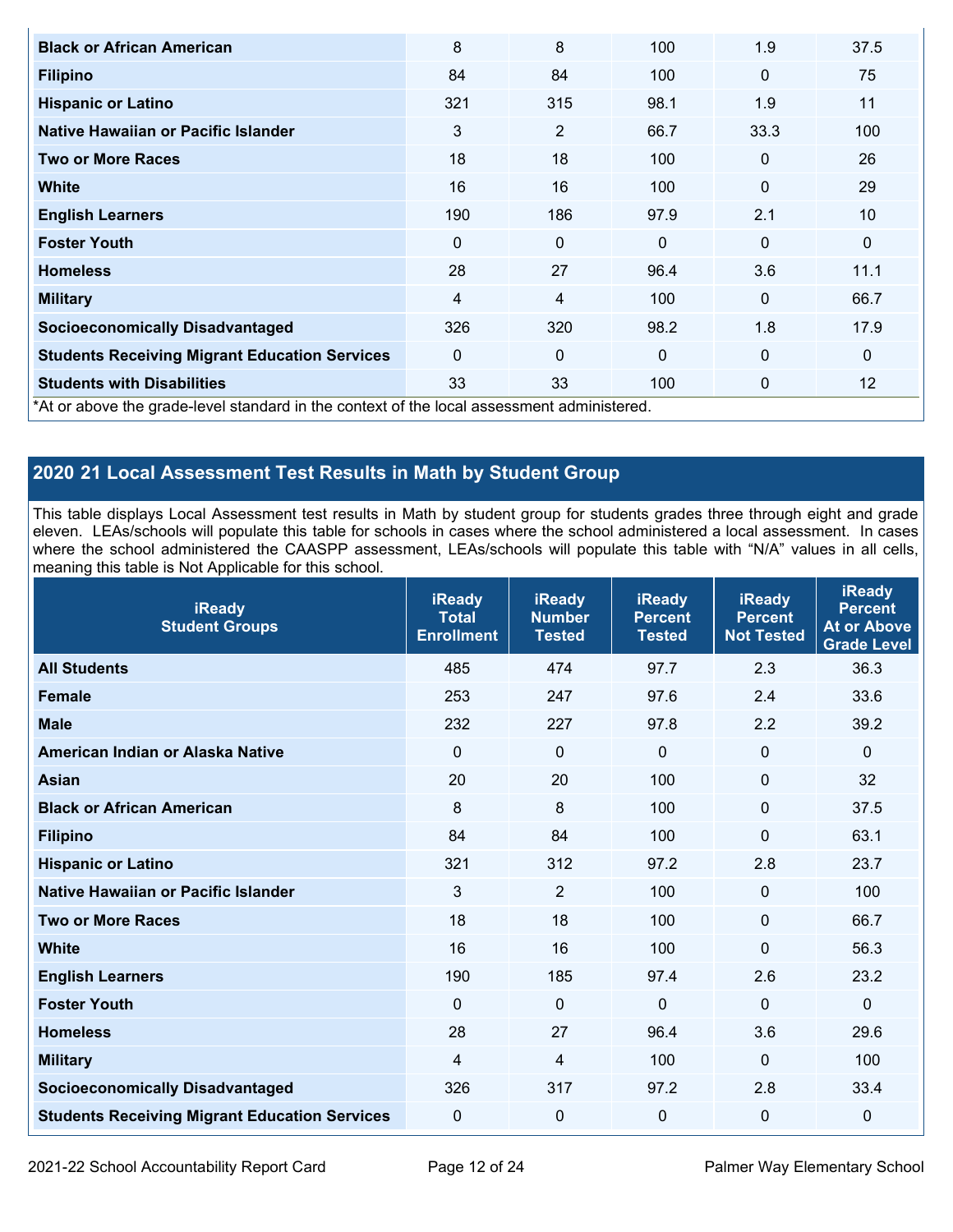| <b>Students with Disabilities</b>                                                                           | n,<br>JL |  | 100 |  |  |  |  |
|-------------------------------------------------------------------------------------------------------------|----------|--|-----|--|--|--|--|
| *At an abacca that would have been doned by the counterst of the house against the substantial and the seal |          |  |     |  |  |  |  |

\*At or above the grade-level standard in the context of the local assessment administered.

#### **CAASPP Test Results in Science for All Students**

This table displays the percentage of all students grades five, eight, and High School meeting or exceeding the State Standard.

 resulting summative testing suspension. The Executive Order N-30-20 was issued which waived the assessment, accountability, The 2019-2020 data cells with N/A values indicate that the 2019-2020 data are not available due to the COVID-19 pandemic and and reporting requirements for the 2019-2020 school year.

For any 2020-2021 data cells with N/T values indicate that this school did not test students using the CAASPP Science.

| <b>Subject</b>                           | <b>School</b> | <b>School</b> | <b>District</b> | District | <b>State</b> | <b>State</b> |
|------------------------------------------|---------------|---------------|-----------------|----------|--------------|--------------|
|                                          | 2019 20       | 2020 21       | 2019 20         | 2020 21  | 2019 20      | 2020 21      |
| Science<br>(grades 5, 8 and high school) | N/A           | ΝT            | N/A             | NT       | N/A          | 28.72        |

#### **- 2020 21 CAASPP Test Results in Science by Student Group**

 This table displays CAASPP test results in Science by student group for students grades five, eight, and High School. For any data cells with N/T values indicate that this school did not test students using the CAASPP Science.

| <b>Student Group</b>                                 | <b>Total</b><br><b>Enrollment</b> | <b>Number</b><br><b>Tested</b> | <b>Percent</b><br><b>Tested</b> | <b>Percent</b><br><b>Not Tested</b> | <b>Percent</b><br><b>Met or</b><br><b>Exceeded</b> |
|------------------------------------------------------|-----------------------------------|--------------------------------|---------------------------------|-------------------------------------|----------------------------------------------------|
| <b>All Students</b>                                  | 90                                | <b>NT</b>                      | <b>NT</b>                       | <b>NT</b>                           | <b>NT</b>                                          |
| <b>Female</b>                                        | 45                                | <b>NT</b>                      | <b>NT</b>                       | <b>NT</b>                           | <b>NT</b>                                          |
| <b>Male</b>                                          | 45                                | <b>NT</b>                      | <b>NT</b>                       | <b>NT</b>                           | <b>NT</b>                                          |
| American Indian or Alaska Native                     | 0                                 | $\mathbf 0$                    | $\mathbf 0$                     | $\mathbf 0$                         | $\mathbf 0$                                        |
| <b>Asian</b>                                         | --                                | <b>NT</b>                      | <b>NT</b>                       | <b>NT</b>                           | <b>NT</b>                                          |
| <b>Black or African American</b>                     | --                                | <b>NT</b>                      | <b>NT</b>                       | <b>NT</b>                           | <b>NT</b>                                          |
| <b>Filipino</b>                                      | --                                | <b>NT</b>                      | <b>NT</b>                       | <b>NT</b>                           | <b>NT</b>                                          |
| <b>Hispanic or Latino</b>                            | 63                                | <b>NT</b>                      | <b>NT</b>                       | <b>NT</b>                           | <b>NT</b>                                          |
| Native Hawaiian or Pacific Islander                  | --                                | <b>NT</b>                      | <b>NT</b>                       | <b>NT</b>                           | <b>NT</b>                                          |
| <b>Two or More Races</b>                             | --                                | <b>NT</b>                      | <b>NT</b>                       | <b>NT</b>                           | <b>NT</b>                                          |
| <b>White</b>                                         | --                                | <b>NT</b>                      | <b>NT</b>                       | <b>NT</b>                           | <b>NT</b>                                          |
| <b>English Learners</b>                              | 28                                | <b>NT</b>                      | <b>NT</b>                       | <b>NT</b>                           | <b>NT</b>                                          |
| <b>Foster Youth</b>                                  | 0                                 | $\mathbf 0$                    | $\mathbf 0$                     | $\overline{0}$                      | $\mathbf 0$                                        |
| <b>Homeless</b>                                      | --                                | <b>NT</b>                      | <b>NT</b>                       | <b>NT</b>                           | <b>NT</b>                                          |
| <b>Military</b>                                      | 0                                 | 0                              | $\mathbf{0}$                    | $\mathbf 0$                         | $\mathbf 0$                                        |
| <b>Socioeconomically Disadvantaged</b>               | 66                                | <b>NT</b>                      | <b>NT</b>                       | <b>NT</b>                           | <b>NT</b>                                          |
| <b>Students Receiving Migrant Education Services</b> | 0                                 | $\mathbf 0$                    | $\mathbf{0}$                    | $\overline{0}$                      | $\mathbf 0$                                        |
| <b>Students with Disabilities</b>                    | --                                | <b>NT</b>                      | <b>NT</b>                       | <b>NT</b>                           | <b>NT</b>                                          |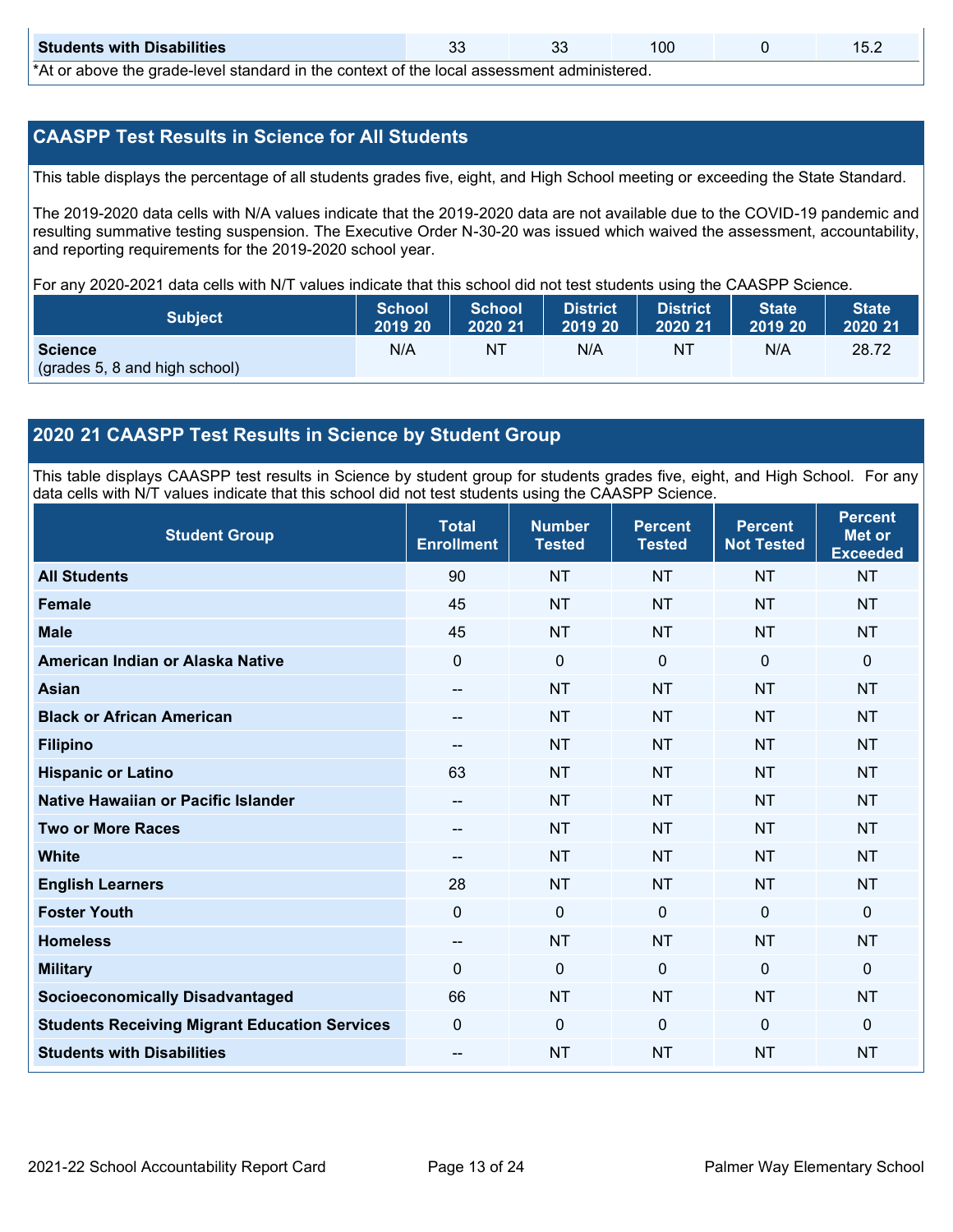## **B. Pupil Outcomes**

## **B. Pupil Outcomes State Priority: Other Pupil Outcomes**

 The SARC provides the following information relevant to the State priority: Other Pupil Outcomes (Priority 8): Pupil outcomes in the subject area of physical education.

#### **- 2020 21 California Physical Fitness Test Results**

 Due to the COVID-19 crisis, the Physical Fitness Test was suspended during the 2020-2021 school year and therefore no data are reported and each cell in this table is populated with "N/A."

| <b>Grade Level</b> | <b>Four of Six Fitness Standards</b> | <b>Five of Six Fitness Standards</b> | Percentage of Students Meeting   Percentage of Students Meeting   Percentage of Students Meeting<br><b>Six of Six Fitness Standards</b> |
|--------------------|--------------------------------------|--------------------------------------|-----------------------------------------------------------------------------------------------------------------------------------------|
| Grade 5            | N/A                                  | N/A                                  | N/A                                                                                                                                     |
| Grade 7            | N/A                                  | N/A                                  | N/A                                                                                                                                     |
| Grade 9            | N/A                                  | N/A                                  | N/A                                                                                                                                     |

## **C. Engagement State Priority: Parental Involvement**

 Involvement (Priority 3): Efforts the school district makes to seek parent input in The SARC provides the following information relevant to the State priority: Parental making decisions regarding the school district and at each school site.

#### **- 2021 22 Opportunities for Parental Involvement**

Contact Person Name: Alfonso Denegri Phone Number: (619) 336-8950

Home/School Partnership:

- Virtual Student Recognition Assembly
- Parent/Teacher Association (PTA), Virtual Meeting
- GATE Steering Committee, Virtual Meeting
- School Site Council, Virtual Meetings
- English Language Advisory Committee (ELAC), Virtual Meetings
- Virtual Coffee with the Principal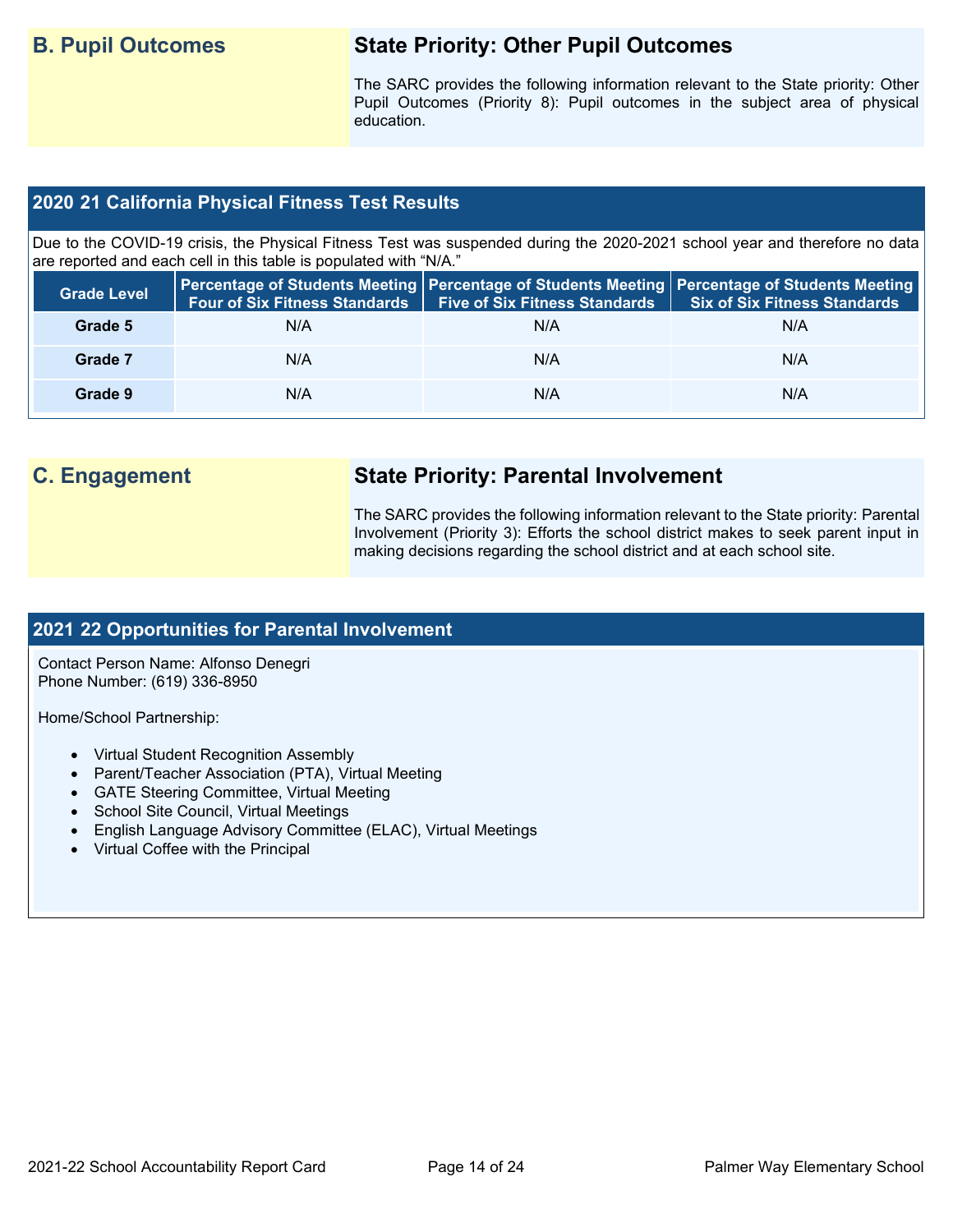## **- 2020 21 Chronic Absenteeism by Student Group**

| <b>Student Group</b>                                 | <b>Cumulative</b><br><b>Enrollment</b> | <b>Chronic</b><br><b>Absenteeism</b><br><b>Eligible Enrollment</b> | <b>Chronic</b><br><b>Absenteeism</b><br><b>Count</b> | <b>Chronic</b><br><b>Absenteeism</b><br><b>Rate</b> |
|------------------------------------------------------|----------------------------------------|--------------------------------------------------------------------|------------------------------------------------------|-----------------------------------------------------|
| <b>All Students</b>                                  | 518                                    | 512                                                                | 87                                                   | 17.0                                                |
| <b>Female</b>                                        | 268                                    | 265                                                                | 40                                                   | 15.1                                                |
| <b>Male</b>                                          | 250                                    | 247                                                                | 47                                                   | 19.0                                                |
| American Indian or Alaska Native                     | $\Omega$                               | $\Omega$                                                           | $\Omega$                                             | 0.0                                                 |
| Asian                                                | 22                                     | 22                                                                 | $\mathbf{0}$                                         | 0.0                                                 |
| <b>Black or African American</b>                     | 8                                      | 8                                                                  | $6\phantom{1}6$                                      | 75.0                                                |
| <b>Filipino</b>                                      | 90                                     | 89                                                                 | $\overline{4}$                                       | 4.5                                                 |
| <b>Hispanic or Latino</b>                            | 358                                    | 353                                                                | 70                                                   | 19.8                                                |
| Native Hawaiian or Pacific Islander                  | 3                                      | 3                                                                  | 1                                                    | 33.3                                                |
| <b>Two or More Races</b>                             | 19                                     | 19                                                                 | 3                                                    | 15.8                                                |
| <b>White</b>                                         | 18                                     | 18                                                                 | 3                                                    | 16.7                                                |
| <b>English Learners</b>                              | 233                                    | 233                                                                | 36                                                   | 15.5                                                |
| <b>Foster Youth</b>                                  | $\Omega$                               | $\mathbf 0$                                                        | $\mathbf{0}$                                         | 0.0                                                 |
| <b>Homeless</b>                                      | 42                                     | 42                                                                 | 8                                                    | 19.0                                                |
| <b>Socioeconomically Disadvantaged</b>               | 364                                    | 362                                                                | 73                                                   | 20.2                                                |
| <b>Students Receiving Migrant Education Services</b> | $\mathbf{0}$                           | $\mathbf 0$                                                        | $\Omega$                                             | 0.0                                                 |
| <b>Students with Disabilities</b>                    | 46                                     | 46                                                                 | 9                                                    | 19.6                                                |

## **C. Engagement State Priority: School Climate**

 The SARC provides the following information relevant to the State priority: School Climate (Priority 6):

- Pupil suspension rates;
- Pupil expulsion rates; and
- Other local measures on the sense of safety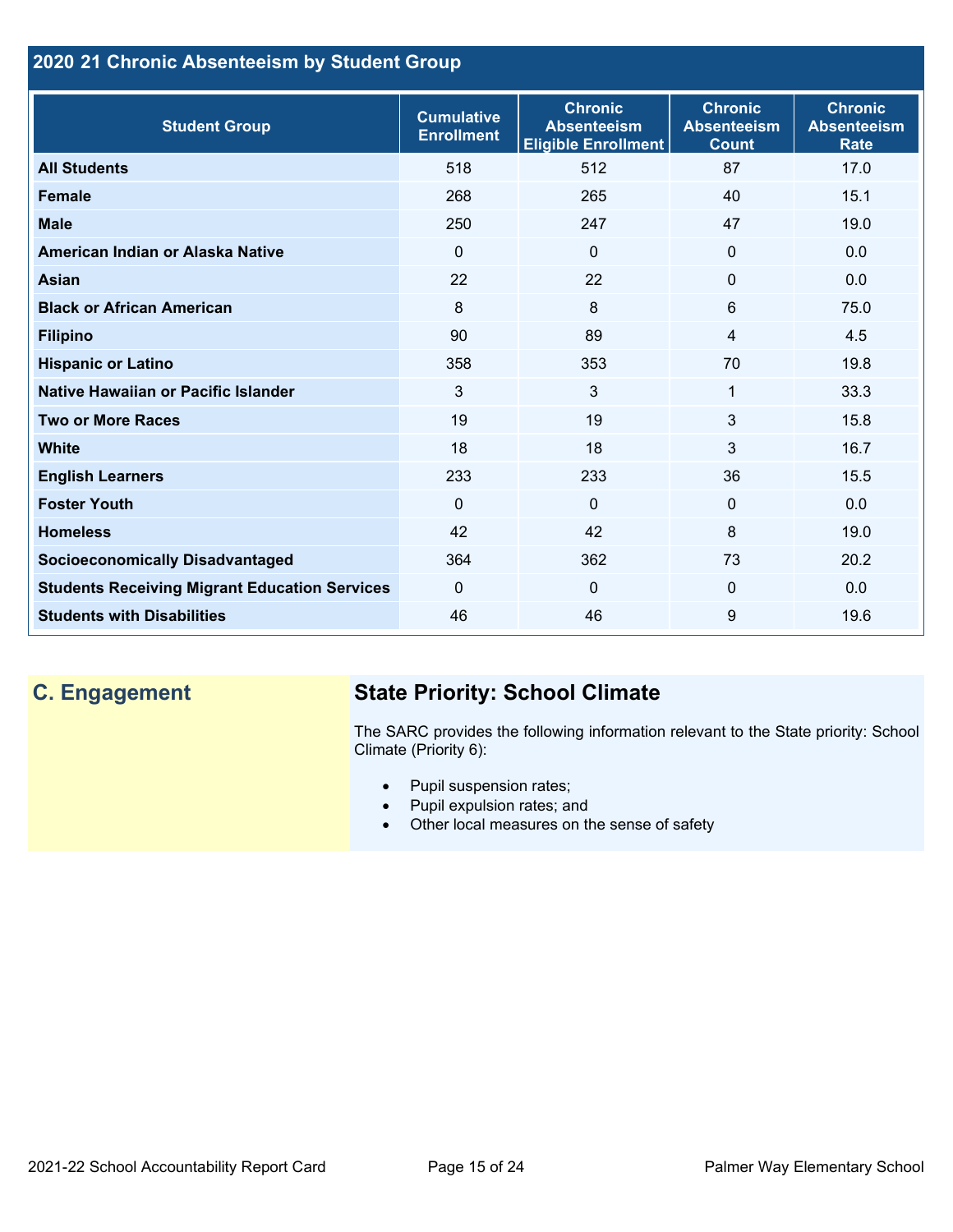#### **Suspensions and Expulsions**

 This table displays suspensions and expulsions data collected between July through June, each full school year respectively. Data collected during the 2020-21 school year may not be comparable to earlier years of this collection due to differences in learning mode instruction in response to the COVID-19 pandemic.

| <b>Subject</b>     | <b>School</b><br>2018 19 | <b>School</b><br>2020 21 | <b>District</b><br>2018 19 | <b>District</b><br>2020 21 | <b>State</b><br>2018 19 | <b>State</b><br>2020 21 |
|--------------------|--------------------------|--------------------------|----------------------------|----------------------------|-------------------------|-------------------------|
| <b>Suspensions</b> | 1.21                     | 0.00                     | .58                        | 0.00                       | 3.47                    | 0.20                    |
| <b>Expulsions</b>  | 0.00                     | 0.00                     | 0.00                       | 0.00                       | 0.08                    | 0.00                    |

 This table displays suspensions and expulsions data collected between July through February, partial school year due to the COVID-19 pandemic. The 2019-2020 suspensions and expulsions rate data are not comparable to other year data because the 2019-2020 school year is a partial school year due to the COVID-19 crisis. As such, it would be inappropriate to make any comparisons in rates of suspensions and expulsions in the 2019-2020 school year compared to other school years.

| <b>Subject</b>     | <b>School</b><br>2019 20 | <b>District</b><br>2019 20 | <b>State</b><br>2019 20 |
|--------------------|--------------------------|----------------------------|-------------------------|
| <b>Suspensions</b> | 1.62                     | 0.78                       | 2.45                    |
| <b>Expulsions</b>  | 0.00                     | 0.00                       | 0.05                    |

#### **- 2020 21 Suspensions and Expulsions by Student Group**

| <b>Student Group</b>                                 | <b>Suspensions Rate</b> | <b>Expulsions Rate</b> |
|------------------------------------------------------|-------------------------|------------------------|
| <b>All Students</b>                                  | 0.00                    | 0.00                   |
| <b>Female</b>                                        | 0.00                    | 0.00                   |
| <b>Male</b>                                          | 0.00                    | 0.00                   |
| American Indian or Alaska Native                     | 0.00                    | 0.00                   |
| <b>Asian</b>                                         | 0.00                    | 0.00                   |
| <b>Black or African American</b>                     | 0.00                    | 0.00                   |
| <b>Filipino</b>                                      | 0.00                    | 0.00                   |
| <b>Hispanic or Latino</b>                            | 0.00                    | 0.00                   |
| Native Hawaiian or Pacific Islander                  | 0.00                    | 0.00                   |
| <b>Two or More Races</b>                             | 0.00                    | 0.00                   |
| <b>White</b>                                         | 0.00                    | 0.00                   |
| <b>English Learners</b>                              | 0.00                    | 0.00                   |
| <b>Foster Youth</b>                                  | 0.00                    | 0.00                   |
| <b>Homeless</b>                                      | 0.00                    | 0.00                   |
| <b>Socioeconomically Disadvantaged</b>               | 0.00                    | 0.00                   |
| <b>Students Receiving Migrant Education Services</b> | 0.00                    | 0.00                   |
| <b>Students with Disabilities</b>                    | 0.00                    | 0.00                   |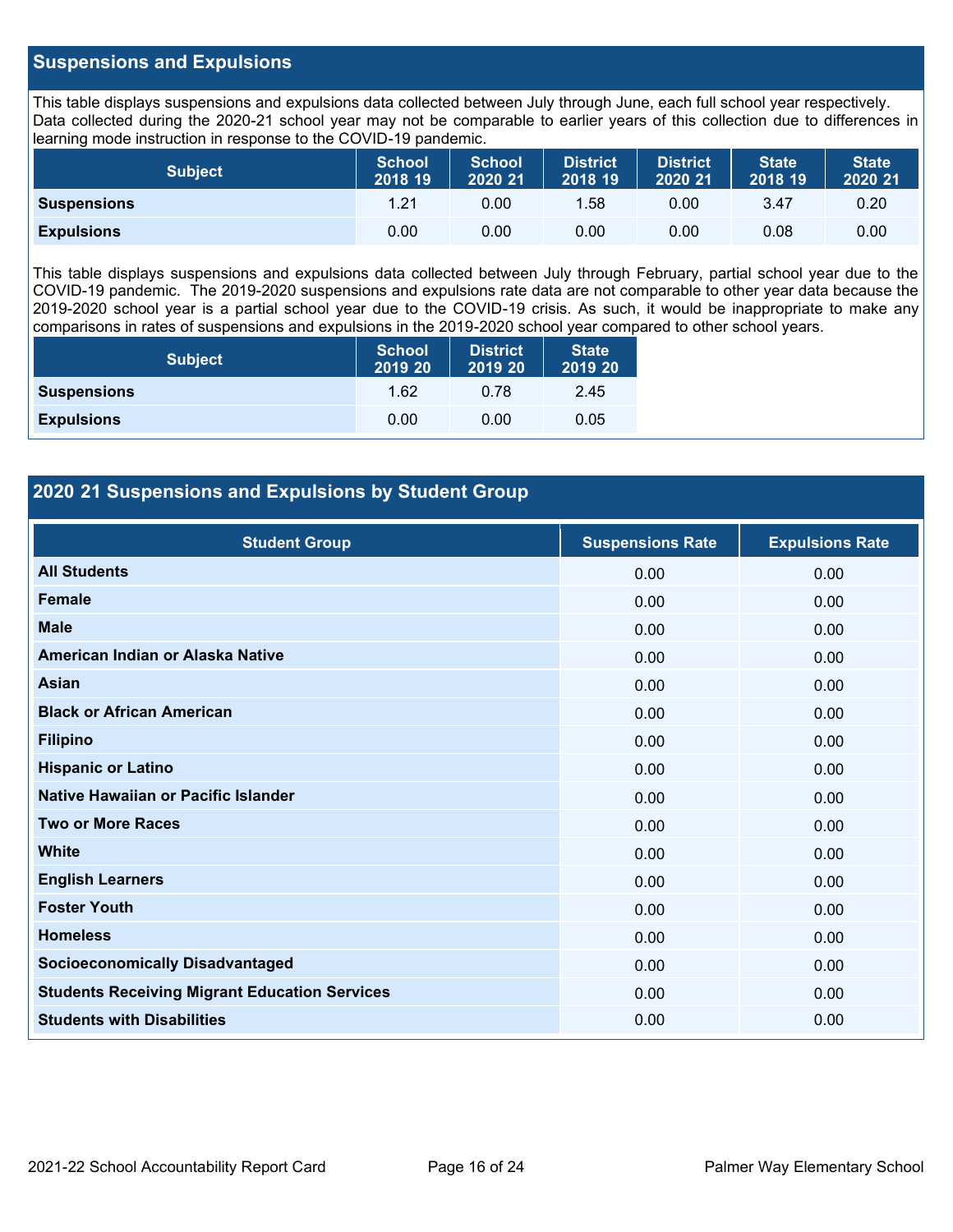#### **- 2021 22 School Safety Plan**

#### SB187 Safety Plan

 Date the plan was last reviewed with the staff: January 2022 Date the plan will be added: December 2021

 The Comprehensive Safe School Plan includes data regarding school crime, safe school procedures and compliance with laws and procedures on school discipline adopted pursuant to Ed Code Sections 35291 and 35291.5. A copy of the plan is available including: (1) child abuse reporting, (2) disaster response, (3) suspension and expulsion policies, (4) notification of teachers of dangerous pupils, (5) sexual harassment, (6) schoolwide dress codes prohibiting gang-related apparel, (7) procedures for safe ingress and egress from school, (8) procedures to ensure a safe and orderly environment conducive to learning, and (9) rules for inspection by the public at each school.

Our staff is committed to maintaining a safe, secure, and aesthetically pleasing environment for our students. The District's Comprehensive Emergency Disaster Plan is aimed at providing security for students, teachers, and family members in case of unexpected and disruptive events.

## **D. Other SARC Information**

## **Information Required in the SARC**

 The information in this section is required to be in the SARC but is not included in the state priorities for LCFF.

#### **- 2018 19 Elementary Average Class Size and Class Size Distribution**

This table displays the 2018-19 average class size and class size distribution. The columns titled "Number of Classes" indicates how many classes fall into each size category (a range of total students per class). The "Other" category is for multigrade level classes.

| <b>Grade Level</b> | <b>Average</b><br><b>Class Size</b> | 1 20 Students | Number of Classes with   Number of Classes with   Number of Classes with<br>21 32 Students | 33+ Students |
|--------------------|-------------------------------------|---------------|--------------------------------------------------------------------------------------------|--------------|
| N                  | 21                                  |               |                                                                                            |              |
|                    | 23                                  |               | ◠                                                                                          |              |
|                    | 24                                  |               |                                                                                            |              |
|                    | 22                                  |               | 4                                                                                          |              |
|                    | 27                                  |               |                                                                                            |              |
|                    | 29                                  |               |                                                                                            |              |
|                    | 23                                  |               |                                                                                            |              |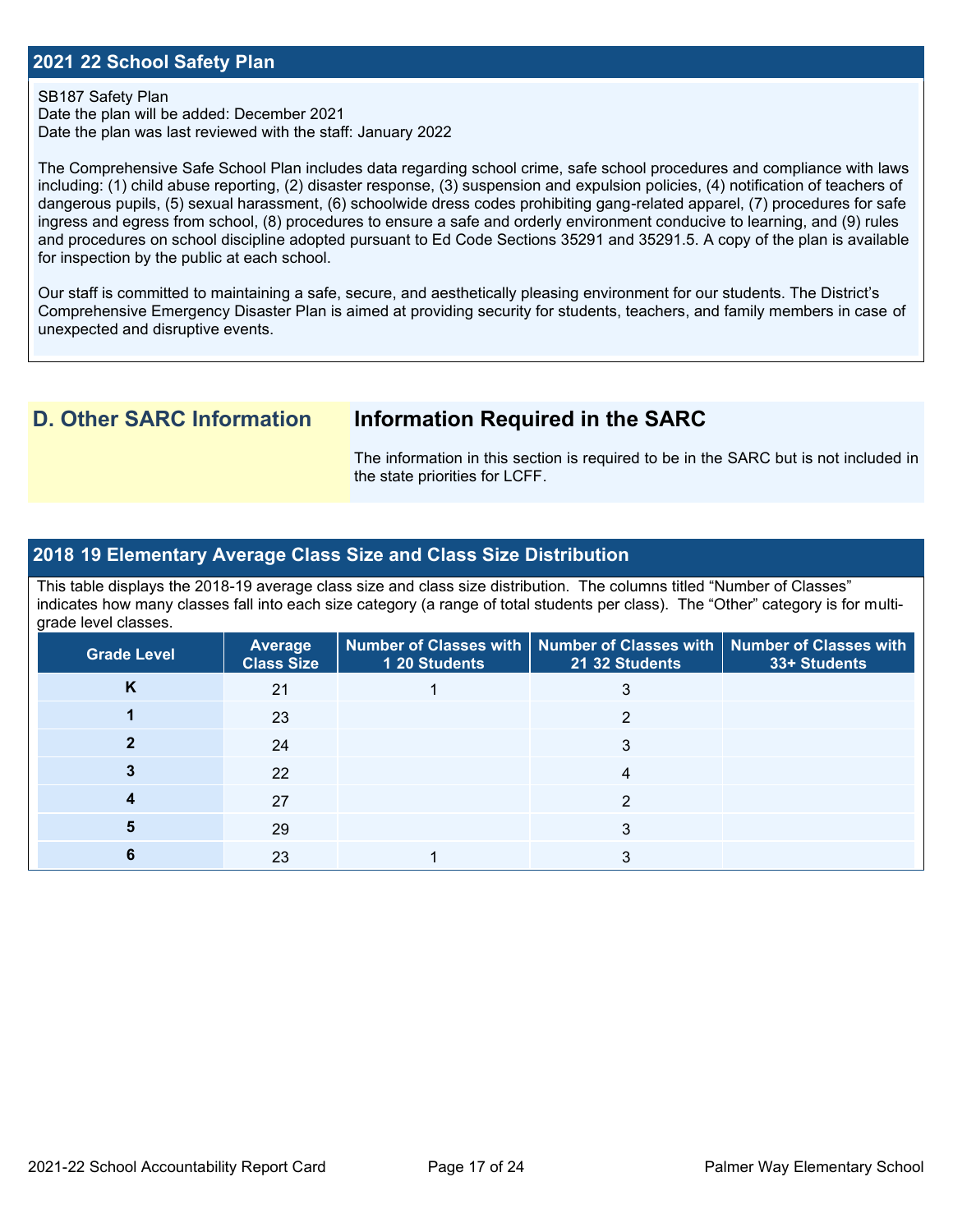#### **- 2019 20 Elementary Average Class Size and Class Size Distribution**

 how many classes fall into each size category (a range of total students per class). The "Other" category is for multi-grade level This table displays the 2019-20 average class size and class size distribution. The columns titled "Number of Classes" indicates classes.

| <b>Grade Level</b> | <b>Average</b><br><b>Class Size</b> | 1 20 Students | Number of Classes with   Number of Classes with  <br>21 32 Students | <b>Number of Classes with</b><br>33+ Students |
|--------------------|-------------------------------------|---------------|---------------------------------------------------------------------|-----------------------------------------------|
| K                  | 22                                  |               | 2                                                                   |                                               |
|                    | 23                                  |               | 2                                                                   |                                               |
|                    | 24                                  |               | 2                                                                   |                                               |
|                    | 24                                  |               | 3                                                                   |                                               |
| 4                  | 28                                  |               | $\overline{2}$                                                      |                                               |
| 5                  | 27                                  |               | 2                                                                   |                                               |
| 6                  | 29                                  |               | 2                                                                   |                                               |
| <b>Other</b>       | 23                                  |               | 4                                                                   |                                               |

#### **- 2020 21 Elementary Average Class Size and Class Size Distribution**

This table displays the 2020-21 average class size and class size distribution. The columns titled "Number of Classes" indicates how many classes fall into each size category (a range of total students per class). The "Other" category is for multi-grade level classes.

| <b>Grade Level</b> | <b>Average</b><br><b>Class Size</b> | 1 20 Students | Number of Classes with   Number of Classes with   Number of Classes with<br>21 32 Students | 33+ Students |
|--------------------|-------------------------------------|---------------|--------------------------------------------------------------------------------------------|--------------|
| K                  | 20                                  |               | 2                                                                                          |              |
|                    | 24                                  |               | $\overline{2}$                                                                             |              |
| 2                  | 24                                  |               | C                                                                                          |              |
|                    | 24                                  |               | 2                                                                                          |              |
| 4                  | 27                                  |               | 2                                                                                          |              |
| 5                  | 28                                  |               | 2                                                                                          |              |
| 6                  | 28                                  |               | 2                                                                                          |              |
| <b>Other</b>       | 25                                  |               | 5                                                                                          |              |

#### **- 2020 21 Ratio of Pupils to Academic Counselor**

This table displays the ratio of pupils to Academic Counselor. One full time equivalent (FTE) equals one staff member working full time; one FTE could also represent two staff members who each work 50 percent of full time.

| <b>Title</b>                        | <b>Ratio</b> |
|-------------------------------------|--------------|
| <b>Pupils to Academic Counselor</b> | 988          |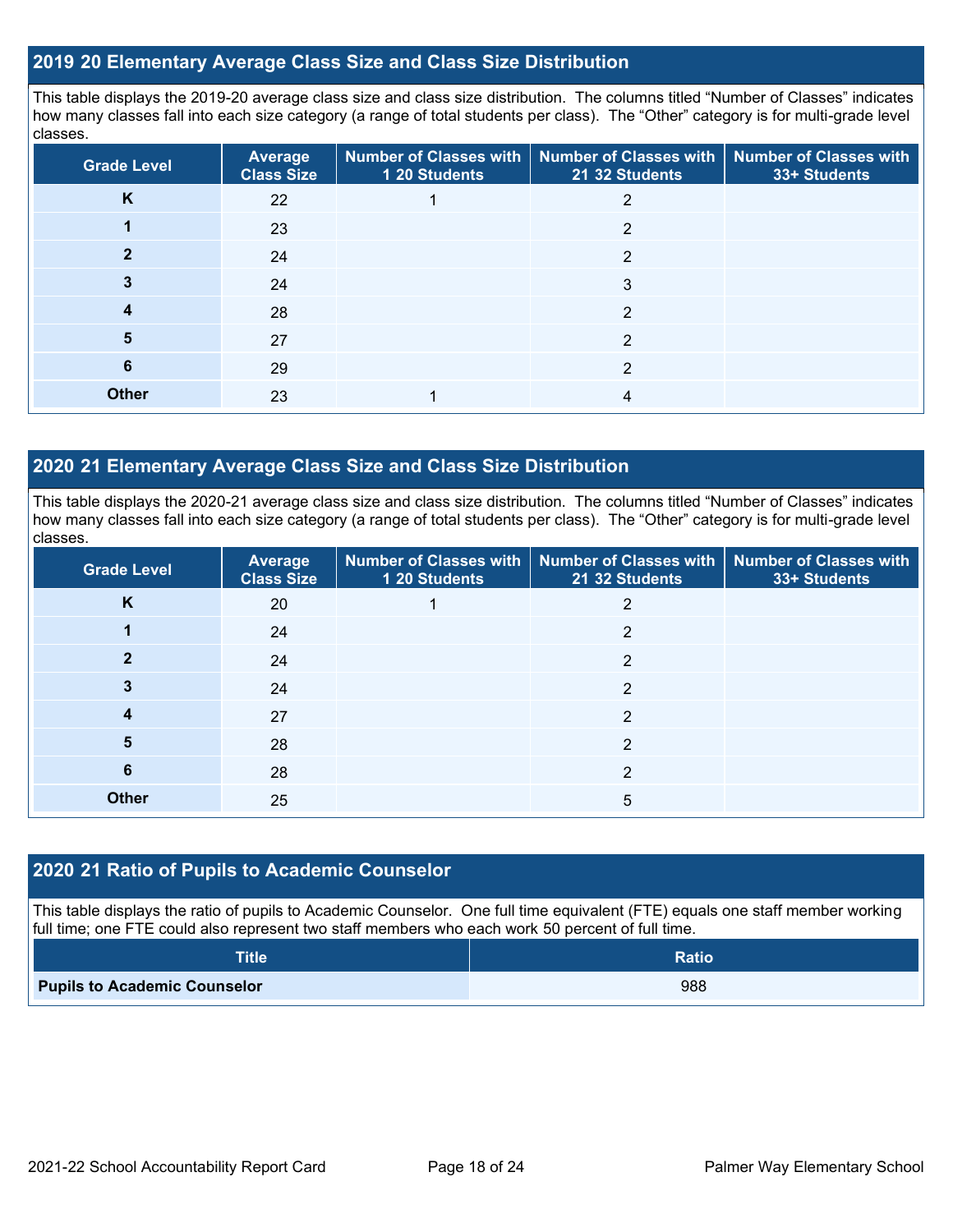#### **- 2020 21 Student Support Services Staff**

 This table displays the number of FTE support staff assigned to this school. One full time equivalent (FTE) equals one staff member working full time; one FTE could also represent two staff members who each work 50 percent of full time.

| <b>Title</b>                                                         | <b>Number of FTE Assigned to School</b> |
|----------------------------------------------------------------------|-----------------------------------------|
| <b>Counselor (Academic, Social/Behavioral or Career Development)</b> | 0.5                                     |
| Library Media Teacher (Librarian)                                    | $\mathbf{0}$                            |
| <b>Library Media Services Staff (Paraprofessional)</b>               | $\mathbf{0}$                            |
| <b>Psychologist</b>                                                  |                                         |
| <b>Social Worker</b>                                                 | 0                                       |
| <b>Speech/Language/Hearing Specialist</b>                            |                                         |
| <b>Resource Specialist (non-teaching)</b>                            | $\mathbf{0}$                            |
| <b>Other</b>                                                         | 2                                       |

#### **- 2019 20 Expenditures Per Pupil and School Site Teacher Salaries**

This table displays the 2019-20 expenditures per pupil and average teach salary for this school. Cells with N/A values do not require data.

| <b>Level</b>                                         | <b>Total</b><br><b>Expenditures</b><br>Per Pupil | <b>Expenditures</b><br><b>Per Pupil</b><br>(Restricted) | <b>Expenditures</b><br><b>Per Pupil</b><br>(Unrestricted) | Average<br><b>Teacher</b><br><b>Salary</b> |
|------------------------------------------------------|--------------------------------------------------|---------------------------------------------------------|-----------------------------------------------------------|--------------------------------------------|
| <b>School Site</b>                                   | \$7,322                                          | \$358                                                   | \$6,964                                                   | \$85,712                                   |
| <b>District</b>                                      | N/A                                              | N/A                                                     | \$6,447                                                   | \$83,098                                   |
| <b>Percent Difference - School Site and District</b> | N/A                                              | N/A                                                     | 7.7                                                       | 3.1                                        |
| <b>State</b>                                         |                                                  |                                                         | \$8,444                                                   | \$82,431                                   |
| <b>Percent Difference - School Site and State</b>    | N/A                                              | N/A                                                     | $-19.2$                                                   | 3.9                                        |

#### **- 2020 21 Types of Services Funded**

 In addition to the State General Fund, National School District receives state and federal funding for the following categorical, special education, and other support programs. Funds are used to support three Impact Teachers.

Title I \$107,897 LCAP Supplemental and Concentration Funds \$124,723 Total \$340,110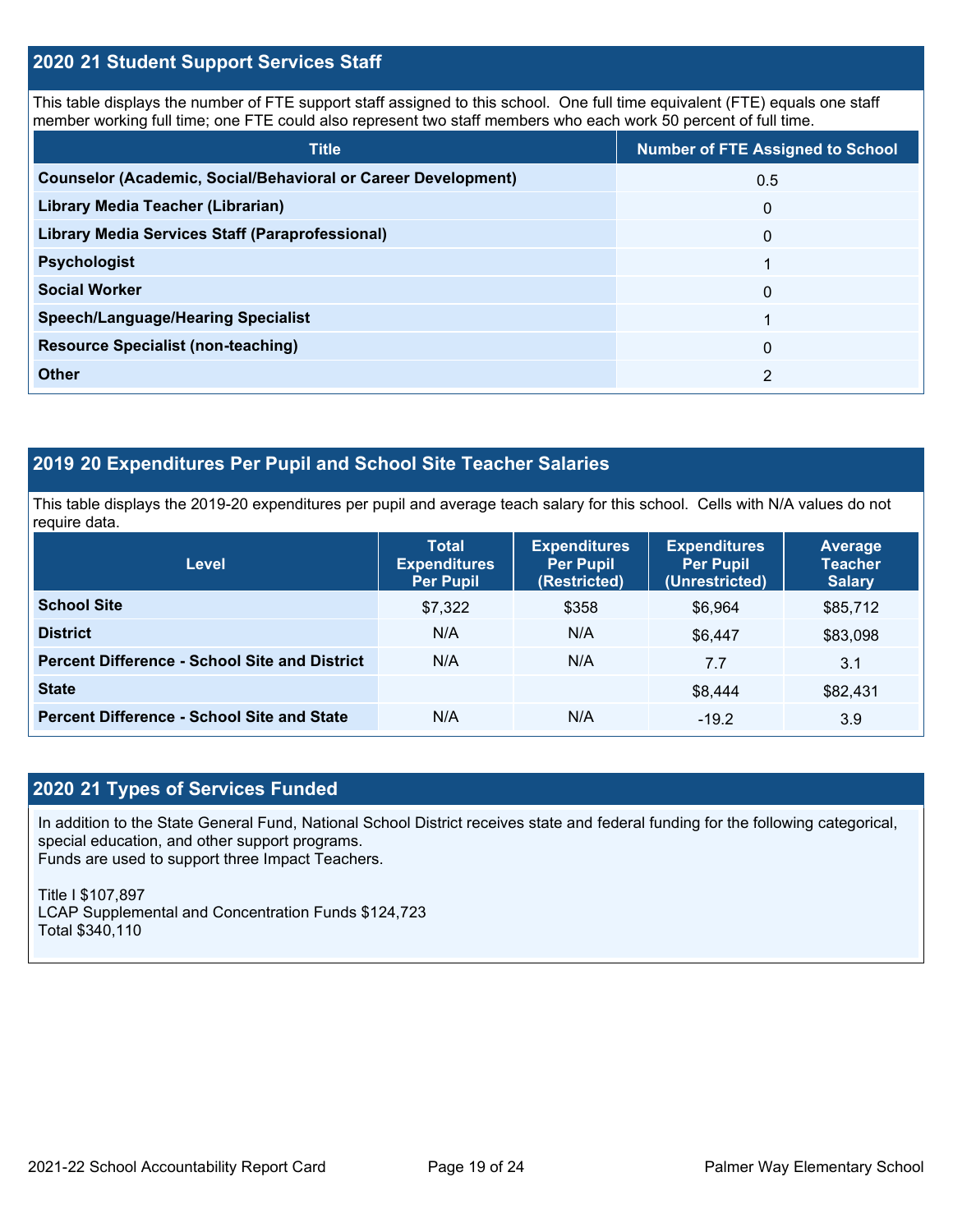#### **2019 20 Teacher and Administrative Salaries**

Certification Salaries & Benefits web page at [http://www.cde.ca.gov/ds/fd/cs/.](http://www.cde.ca.gov/ds/fd/cs/) This table displays the 2019-20 Teacher and Administrative salaries. For detailed information on salaries, see the CDE

| Category                                             | <b>District</b><br><b>Amount</b> | <b>State Average</b><br>for Districts<br>in Same Category |
|------------------------------------------------------|----------------------------------|-----------------------------------------------------------|
| <b>Beginning Teacher Salary</b>                      | \$49,557                         | \$51,450                                                  |
| <b>Mid-Range Teacher Salary</b>                      | \$73,699                         | \$80,263                                                  |
| <b>Highest Teacher Salary</b>                        | \$106,425                        | \$101,012                                                 |
| <b>Average Principal Salary (Elementary)</b>         | \$136,181                        | \$128,082                                                 |
| <b>Average Principal Salary (Middle)</b>             | \$0                              | \$132,453                                                 |
| <b>Average Principal Salary (High)</b>               | \$0                              | \$134,792                                                 |
| <b>Superintendent Salary</b>                         | \$210,492                        | \$197,968                                                 |
| <b>Percent of Budget for Teacher Salaries</b>        | 34%                              | 34%                                                       |
| <b>Percent of Budget for Administrative Salaries</b> | 5%                               | 6%                                                        |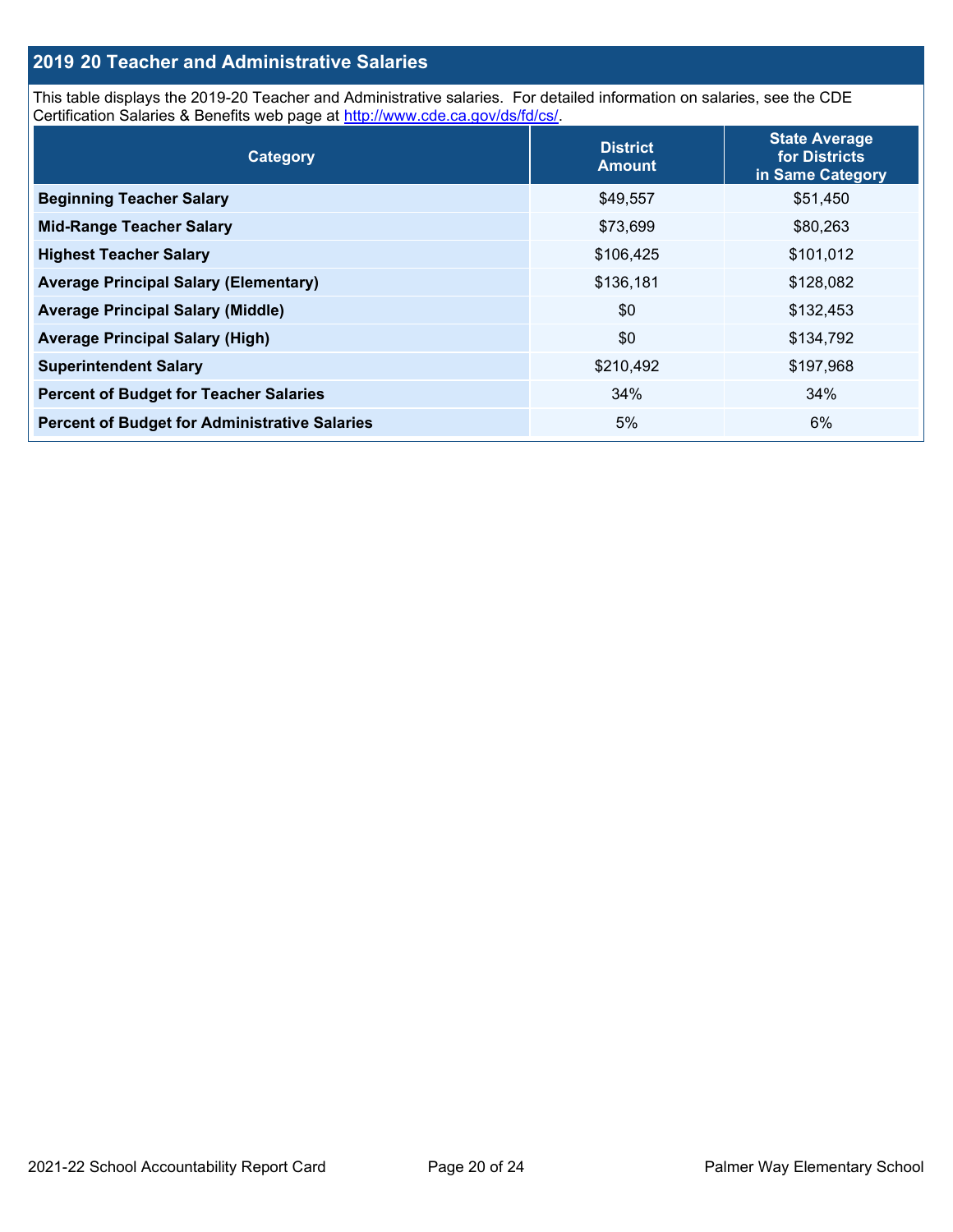#### **Professional Development**

 The selection of focus areas for on-going professional development is based on a careful analysis of achievement data. The teachers in the implementation of our GoMath adoption. The Irvine Math Project team is comprised of classroom practitioners, and ELA was selected in response to the needs highlighted in our CAASPP data. In the area of language arts, all of our professional development has been selected as an area of focus due to our high numbers of English language learners and the need for teachers to be excellent discerners of curriculum and materials needed to deliver robust and rigorous lessons. Both weekly staff meetings, off the clock offerings and during individual teacher planning days. We have four Teachers on Special implementation and best practices used for these reading baskets for students. Our counselors have received training on the professional development on how to run restorative circles in their classrooms in order to deliver Tier I positive behavior assists in the coordination of BTSA Induction Support for year one and two teachers. Teachers who are experiencing difficulty district calendar earmarks full days and early release time for providing site-based professional development for all teachers. Teachers also have opportunities to attend conferences and district-wide professional development throughout the year. During the 2019-20 school year all teachers at Palmer Way will receive approximately 30 hours of professional development in mathematics through the University of California Irvine subject matter project. This professional development will empower our teachers to deliver a cohesive, common core curriculum based on the CCSS. The project includes hands-on, research-based professional development, standards-based curriculum guides and unit plans aligned to the Common Core to assist our math content experts, and math education researchers. A focus on professional development around the area of mathematics teachers will receive in-depth professional development in the California ELA/ELD framework. The ELA/ELD framework these areas of focus have been delivered through teacher release days, bi-weekly data team meetings, collaboration days and Assignment (TOSA) that provide workshops in the area of Language Arts and English Language Development. We also have credentialed teachers that provide Engineering is Elementary lessons for students. This provides opportunity for the Language Arts and ELD workshops. With our new English Language Arts adoption, all teachers will receive staff development in the implementation of our newly adopted BENCHMARK materials. To support daily, robust and rigorous reading, our district office has adopted the American Reading Company 100 book libraries. All teachers will receive staff development on the Sanford Harmony social-emotional curriculum which they will deliver in each classroom. Counselors will deliver this curriculum in all classrooms while teachers support the implementation and lesson delivery. In addition, all teachers have received interventions and supports to all students. of focus for teacher training include effective instructional strategies for implementation of Common Core Standards, best practices for Data Teams collaboration, ELA Benchmark curriculum, curriculum training in writing, language arts and mathematics, as well as specific training to support the needs of English Learners. Teachers of students with special needs and teachers of newcomer students also receive specialized training to assist them in meeting the unique needs of their students. This professional development is provided in various formats, including whole staff group, grade-level teams, and through individual mentoring by the school administrator. The District also or need improvement have access to the PAR (Peer Assistance Review) Program.

 writing. A child with a book or pencil in her hands is a child with a bright future in front of her. Reading and writing may be an end. Living in the digital age has made literacy even more important, as communicating professionally via writing is an are developed, the stronger these skills will be in the long run, highlighting the importance of writing in elementary school. In addition to district level professional development focused around English language arts and math, Palmer Way also has a strong focus on Writing. Many hours of professional development are spent on identifying, studying and implementing Writing Strategies At Palmer Way we believe that the skills most important to develop in young children, is a love of reading and looked at as fundamental skills within the classroom, but their use remains essential long after one's formal education comes to important skill in most workplaces. At a time when professionals spend one third of their time reading and writing emails, written communication is more important than ever before for success in academics and beyond. The earlier in life writing skills

This table displays the number of school days dedicated to staff development and continuous improvement.

| <b>Subject</b>                                                                  |    |    | 2019 20 2020 21 2021 22 |
|---------------------------------------------------------------------------------|----|----|-------------------------|
| Number of school days dedicated to Staff Development and Continuous Improvement | 26 | 14 | 19                      |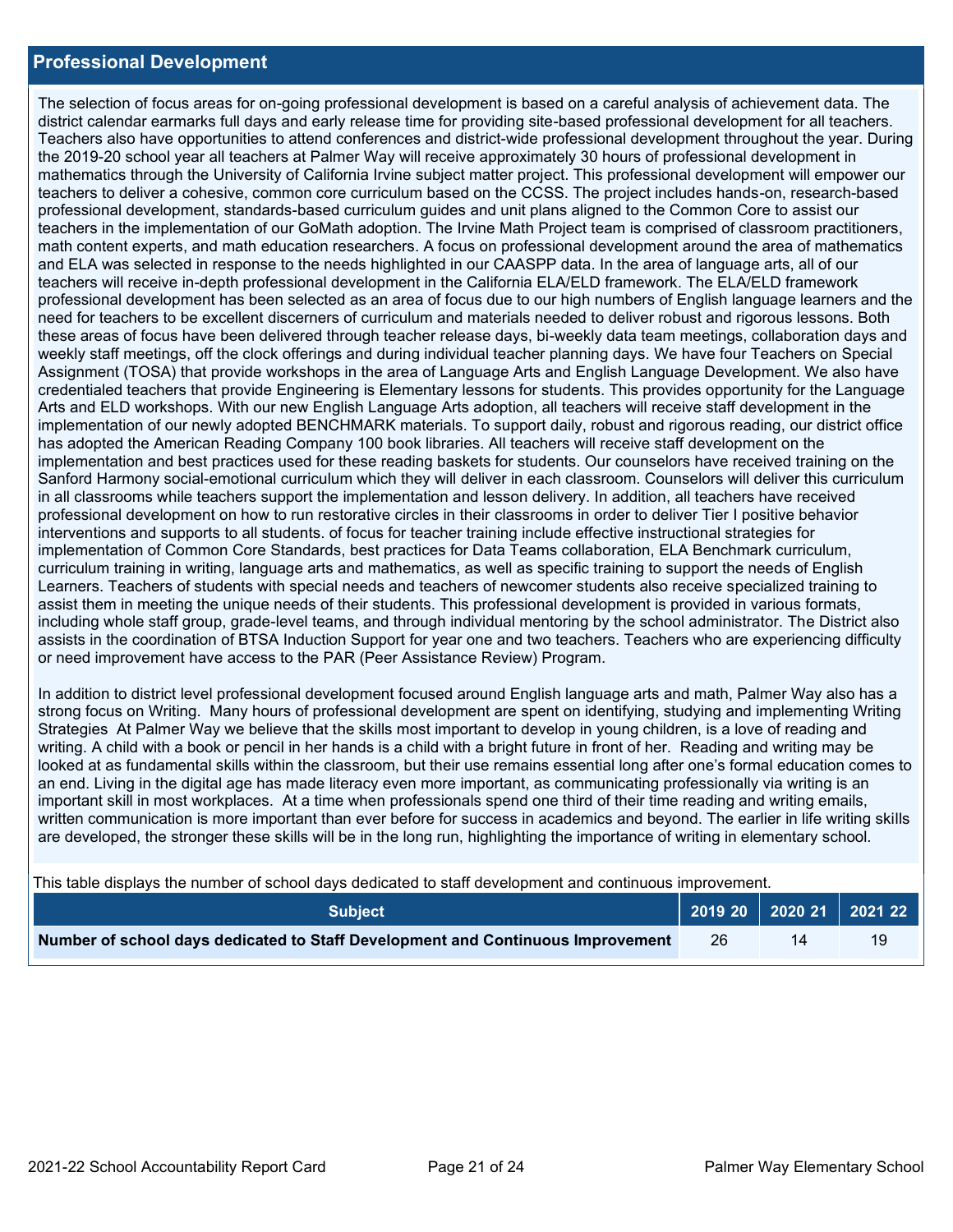# **National School District 2020-21 Local Accountability Report Card (LARC) Addendum**

## **Local Accountability Report Card (LARC) Addendum**

 **2020-21 Local Accountability Report Card (LARC) Addendum Overview** 



 the California Department of Education (CDE) will use the SARC as the mechanism to conduct a one-time data collection of the LEA-level aggregate test results of all school's local assessments administered during the 2020–2021 school year in order to meet the federal Every Students Succeeds Act (ESSA) reporting requirement for the Local Educational Agency Accountability Report Cards On July 14, 2021, the California State Board of Education (SBE) determined that (LARCs).

 Each local educational agency (LEA) is responsible for preparing and posting their annual LARC in accordance with the federal ESSA. As a courtesy, the CDE prepares and posts the LARCs on behalf of all LEAs.

 Only for the 2020–2021 school year and the 2020–2021 LARCs, LEAs are required to report their aggregate local assessments test results at the LEA-level to the CDE by populating the tables below via the SARC. These data will be used to meet the LEAs' federal requirement for their LARCs. Note that it is the responsibility of the school and LEA to ensure that all student privacy and suppression rules are in place when reporting data in Tables 3 and 4 in the Addendum, as applicable.

 The tables below are not part of the SBE approved 2020–2021 SARC template but rather are the mechanism by which these required data will be collected from LEAs.

 For purposes of the LARC and the following tables, an LEA is defined as a school district, a county office of education, or a direct funded charter school.

| 2021 22 District Contact Information      |                                 |                              |  |  |  |
|-------------------------------------------|---------------------------------|------------------------------|--|--|--|
| <b>District Name</b>                      | <b>National School District</b> |                              |  |  |  |
| <b>Phone Number</b>                       | 619-336-7500                    |                              |  |  |  |
| Superintendent                            | Dr. Leighangela Brady           |                              |  |  |  |
| <b>Email Address</b>                      | lbrady@nsd.us                   |                              |  |  |  |
| <b>District Website Address</b>           | www.nsd.us                      |                              |  |  |  |
|                                           |                                 |                              |  |  |  |
|                                           |                                 |                              |  |  |  |
|                                           |                                 |                              |  |  |  |
|                                           |                                 |                              |  |  |  |
|                                           |                                 |                              |  |  |  |
|                                           |                                 |                              |  |  |  |
| 2021-22 School Accountability Report Card | Page 22 of 24                   | Palmer Way Elementary School |  |  |  |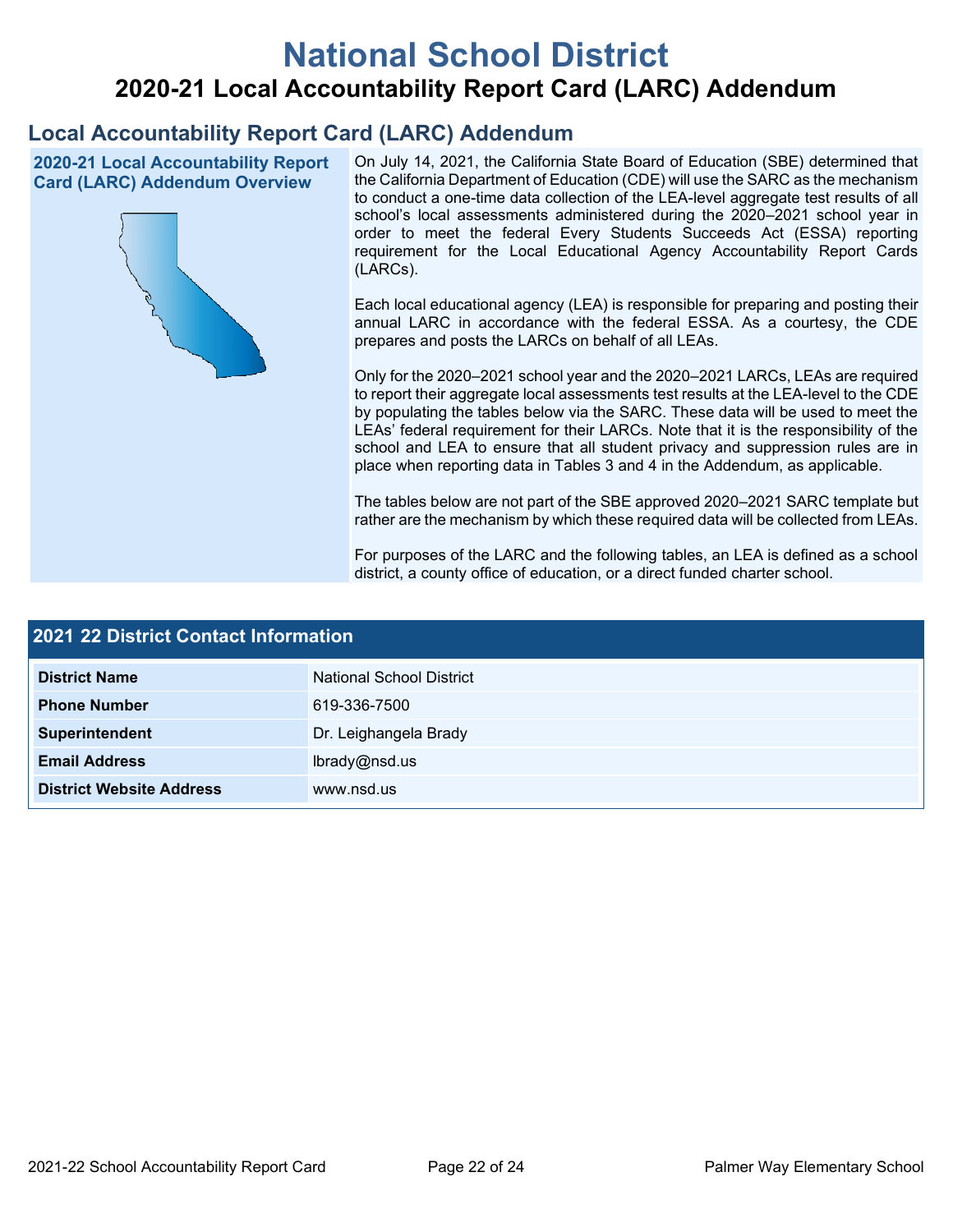### **2020 21 CAASPP Test Results in ELA by Student Group**

 and completing a state-administered assessment. The CDE will populate this table for schools in cases where the school administered the CAASPP assessment. In cases where the school administered a local assessment instead of CAASPP, the CDE will populate this table with "NT" values, meaning this school did not test students using the CAASPP. See the local This table displays CAASPP test results in ELA by student group for students grades three through eight and grade eleven taking assessment(s) table for more information.

| <b>CAASPP</b><br><b>Student Groups</b>               | <b>CAASPP</b><br><b>Total</b><br><b>Enrollment</b> | <b>CAASPP</b><br><b>Number</b><br><b>Tested</b> | <b>CAASPP</b><br><b>Percent</b><br><b>Tested</b> | <b>CAASPP</b><br><b>Percent</b><br><b>Not Tested</b> | <b>CAASPP</b><br><b>Percent</b><br><b>Met or</b><br><b>Exceeded</b> |
|------------------------------------------------------|----------------------------------------------------|-------------------------------------------------|--------------------------------------------------|------------------------------------------------------|---------------------------------------------------------------------|
| <b>All Students</b>                                  | 2815                                               | $\overline{2}$                                  | 0.07                                             | 99.93                                                | $\sim$                                                              |
| <b>Female</b>                                        | 1375                                               | $\mathbf 0$                                     | 0.00                                             | 100.00                                               |                                                                     |
| <b>Male</b>                                          | 1438                                               | $\overline{2}$                                  | 0.14                                             | 99.86                                                | --                                                                  |
| American Indian or Alaska Native                     | $\hspace{0.05cm}$ – $\hspace{0.05cm}$              | --                                              | --                                               | --                                                   | --                                                                  |
| <b>Asian</b>                                         | 47                                                 | $\mathbf 0$                                     | 0.00                                             | 100.00                                               |                                                                     |
| <b>Black or African American</b>                     | 34                                                 | $\mathbf 0$                                     | 0.00                                             | 100.00                                               | --                                                                  |
| <b>Filipino</b>                                      | 219                                                | $\mathbf 0$                                     | 0.00                                             | 100.00                                               |                                                                     |
| <b>Hispanic or Latino</b>                            | 2345                                               | 1                                               | 0.04                                             | 99.96                                                | --                                                                  |
| Native Hawaiian or Pacific Islander                  | 19                                                 | $\pmb{0}$                                       | 0.00                                             | 100.00                                               | --                                                                  |
| <b>Two or More Races</b>                             | 91                                                 | 1                                               | 1.10                                             | 98.90                                                |                                                                     |
| <b>White</b>                                         | 58                                                 | 0                                               | 0.00                                             | 100.00                                               | $- -$                                                               |
| <b>English Learners</b>                              | 1412                                               | $\mathbf{1}$                                    | 0.07                                             | 99.93                                                |                                                                     |
| <b>Foster Youth</b>                                  | --                                                 | $\qquad \qquad -$                               | --                                               |                                                      | --                                                                  |
| <b>Homeless</b>                                      | 320                                                | $\mathbf 0$                                     | 0.00                                             | 100.00                                               | --                                                                  |
| <b>Military</b>                                      | 13                                                 | 0                                               | 0.00                                             | 100.00                                               | --                                                                  |
| <b>Socioeconomically Disadvantaged</b>               | 2021                                               | $\overline{2}$                                  | 0.10                                             | 99.90                                                | $\qquad \qquad \cdots$                                              |
| <b>Students Receiving Migrant Education Services</b> | $\mathbf 0$                                        | 0                                               | 0                                                | 0                                                    | 0                                                                   |
| <b>Students with Disabilities</b>                    | 379                                                | 2                                               | 0.53                                             | 99.47                                                | $- -$                                                               |